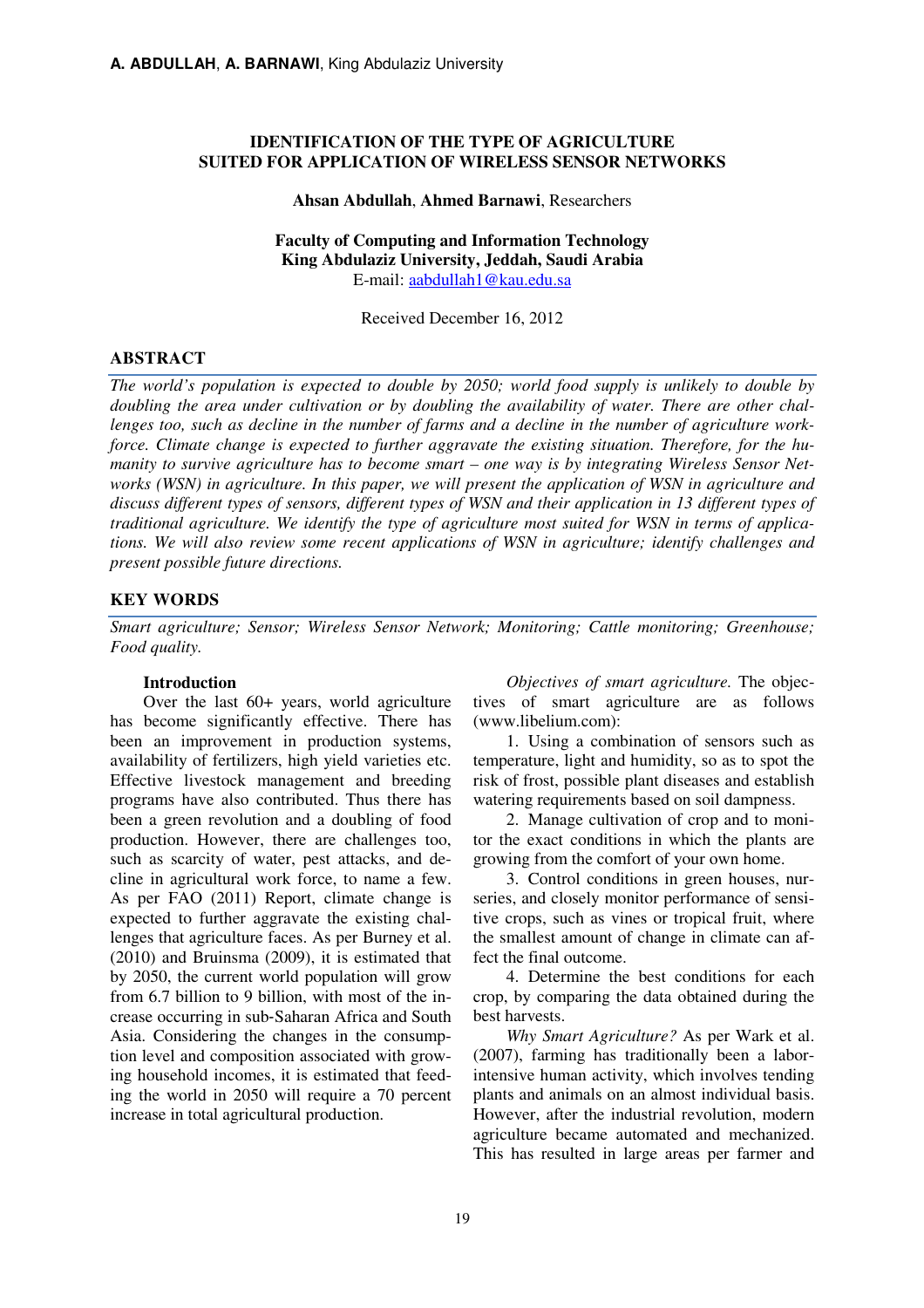subsequent disappearance of small farms. For example, in the US, between 1950 and 1999 the number of farms reduced by 64 percent. In the UK, 200,000 farms vanished between 1966 and 1995, and 17,000 farmers and farmworkers abandoned farming in 2003. Furthermore, the global demographic shift in farm labor and reduced employment of young workers has created an elderly farming population and an impending labor shortage.

The stability of agricultural production is also threatened by climate change. In many areas of the world with agricultural production already on a decline, the means of coping with adversarial events are limited. Climate change is expected to reduce production to even lower levels and make it even more unpredictable (Stern 2006 and Fischer et al. 2002). As part of climate change long term changes in the patterns of precipitation and temperature are expected. These changes are likely to shift production seasons, patterns of pests and diseases. This will subsequently alter the set of feasible crops affecting production, prices, incomes and eventually, livelihoods and lives. So agriculture has to become smarter in order to cope with these climatic challenges; for example sensor-based greenhouse cultivation (section-5.1). As per Tercek (2012), between now and 2050, agriculture has to transform much less territory, increase yields on existing farm and grasslands and use water and other resources more effectively. Fertilizer and pesticides have to be used in a way so as to minimize pollution. All this has to be done while adjusting to fluctuating weather patterns and a more erratic climate. Obviously this strengthening of agriculture has to be sustainable.

As per the US Bureau of Labor Statistics (www.bls.gov), during the 2000-2010 period there has been a decline in agriculture workers and their salaries/wages both for the employed and self-employed. Similar decline is also projected for the 2010-2020 period. Figure-1 shows the percentage change in employment in different domains of Agriculture, projected for 2020. Observe the significant employment increase in technology related Agriculture domains, while the converse being true for manual or labor intensive domains. Thus fueled by the natural and market forces, agriculture is actually on its way to becoming technology centric or "smart".



Figure 1 – Projected percentage change in Employment in Agriculture for 2020 (ref: www.bls.gov)

*Why Wireless Sensor Networks?* As per the MIT Technology Review (2003), Wireless Sensor Networks (WSN) are among the 10 emerging technologies that will change the world; for the better. WSNs are being used in diverse and important applications such as military, agriculture, healthcare, and industrial process monitoring. WSN is an intelligent private network consisting of a large number of sensor nodes having specific functions. Wireless transmission allows the deployment of sensors at remote, dangerous, and harsh environments. Ideally the WSN have number of benefits, such as low power consumption, cost-effectiveness, easy installation, and small size. Wireless sensors can be deployed almost anywhere (including underwater and underground) and that too at a far lower cost as compared to a wired system. As per Thusu (2010), because of the recent developments in wireless technology and embedded systems, the hardware used in WSN has not only become inexpensive, but is also more widely available. These devices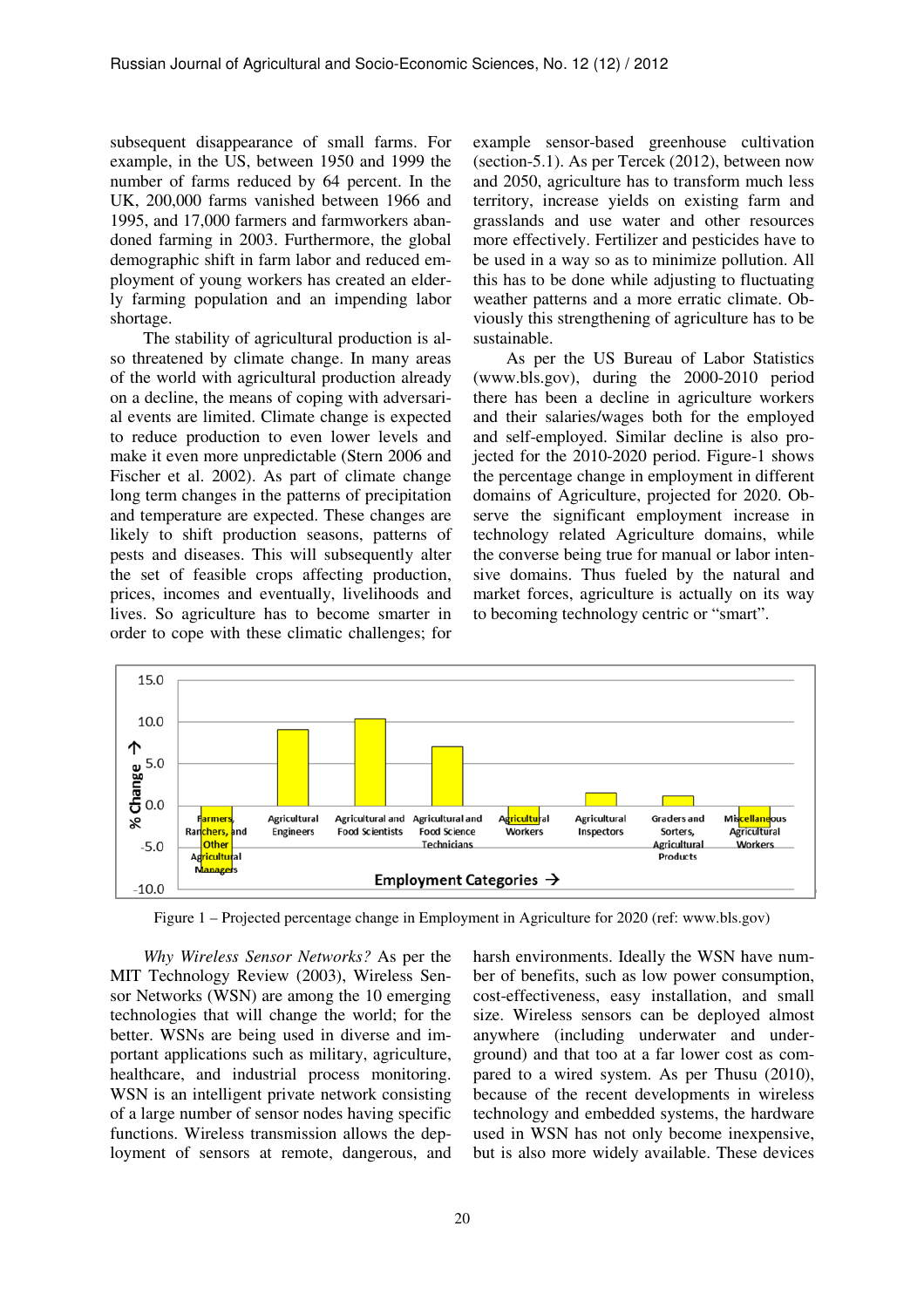also comply with industry standards such as the IEEE 802.15.4 for radio communication hardware and the emerging ZigBee and WirelessHART for networking of devices resulting in an increase of end-user adoption.

Rest of the paper is organized as follows. In section-2 classification of sensors is presented along with their current market, in section-3 five types of WSN are discussed, in section-4, 13 types of agriculture are discussed and subsequently compared w.r.t different WSN metrics. In section-5 some recent applications of sensor networks in smart agriculture are discussed which is followed by section-6 with brief discussion of challenges of sensor networks. Finally possible future directions are presented in section-7.

# **2. Why Sensors?**

One of the major problems of agriculture is field data collection and subsequent action. Extensive time and effort is involved in data collection from a large field or plantation. For example, to analyze soil, along with site surrounding temperature, humidity and other field parameters also need to be collected. Field trips could be required every day, or in some cases i.e. for special crops, several times per day in order to collect samples or perform site monitoring. This is not only time consuming, but also requires manpower along with corresponding increase in expenses. Sensors are therefore useful for agriculture data collection and monitoring, especially from the comfort of the farmer's home (Figure-6). As per Miskowicz (2005), over the last few years, event-based sampling and control have received special attention by the researchers from the domain of wireless sensor networks (WSN) and networked control systems (NCS). The reason being, event-based strategies reduce the exchange of information between sensor nodes, controllers, and actuators. This reduction in exchange of information, translates into extension in lifetime of the batterypowered wireless sensors. Reduction in the computational load of the embedded devices, and reduction in the network contention is also achieved.

# *2.1 Sensor Classification*

There are literally hundreds and thousands of types of sensors available in the market today, along with different classifications. Some sensor classifications (White, 1987) are based on i) measurement, ii) technology, iii) means of detection, iv) conversion phenomenon, v) sensor material and vi) field of application. The W3C Semantic Network Sensor incubator group has six classifications of sensors with 69 different principles. For example, measuring humidity using neutron probe, lysimeter, tensiometer etc. In this paper, agriculture sensors are classified by broadly dividing them into three classes based on their properties i.e. i) Physical ii) Mechanical and iii) Chemical. Further breakdown of these sensor types is given in Figure-2, with some of the smart agriculture applications of these sensors discussed in section-5. Note that there can also be other classifications of agriculture sensors, such as i) soil sensor ii) plant sensor iii) weather sensor or sensor classifications based on monitoring vs. tracking and so on.

Each sensor network node (or mote) typically consists of several parts. The main parts being i) a radio transceiver with a connection to an external antenna or an internal antenna, ii) a CPU, iii) an electronic circuit or actuator for interfacing with the sensors and iv) an energy source. The energy source could be a battery or an implanted energy harvester. A biosensor mote is a special miniaturized analytical device, it consists of a biological or biologically derived sensing element which is either connected or integrated within a physicochemical transducer. A sensor node may vary in size from that of a shoebox down to the size of a speck of dust (Park and Chou, 2006).

The motes function within the network and usually fulfill one of the two purposes i) perform data-logging, processing (and/or transmitting) sensor information collected from the environment, ii) or acting as a gateway in the ad hoc wireless network formed by all the sensors. The gateway passes data back to a collection or unique data sink point. Figure-3(a) indicates the functionality oriented relationship of sensors, Fig-3(b) shows the architecture of a conventional wireless sensor node along with typical ratings of its different parts (Chien et al. 2011). Fig-3(b) shows a low-power sensor system, the node being 1,000 times smaller than a comparable conventional commercial counterpart (www.engin.umich.edu).

# *2.2 Sensor Market*

The global environmental sensor and monitoring market was grown exponentially over the last decade (www.bccresearch.com) and was valued at \$11.1 billion in 2010. This market is expected to reach \$15.3 billion in 2016 i.e. a compound annual growth rate (CAGR) of 6.5% be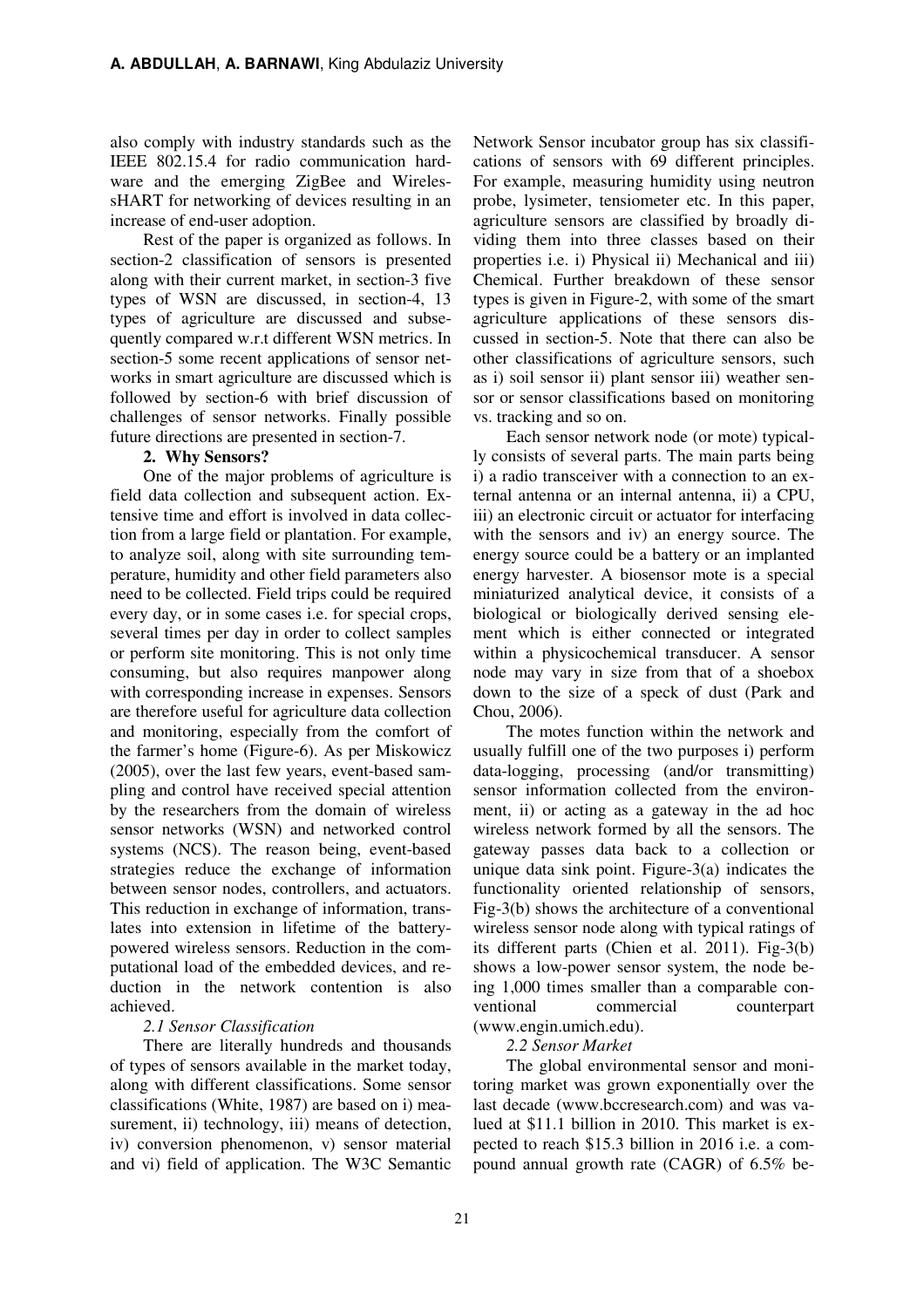tween 2011 and 2016. The market for the terrestrial category is expected to increase at a 5.3% compound annual growth rate to reach \$3.7 billion in 2016 . Figure-4 shows the wireless sensor market revenue forecast between 2003-2012 and industrial wireless sensor market in terms of percent revenue during 2009.



Figure 2 – A non-exhaustive hierarchy of sensor classification based on properties



Figure 3 – Wireless Sensor Network Node

# **3. Types of Sensor Networks**

Sensor networks allow distributed sensing capacity, real-time data visualization and analysis. Sensor networks also allow integration with adjacent networks and remote sensing data streams. Underpinning the development of networks is electronics miniaturization, availability of massive data storage, computational capacity,

and the Internet. Applications involving WSNs are very diverse and involve one or a combination of various types of sensor networks. From the analysis of the WSN around the world, five types of WSNs can be identified (Meratnia et al. 2010). In this section, we will briefly discuss these WSNs with reference to smart agriculture applications discussed in sections 4 and 5.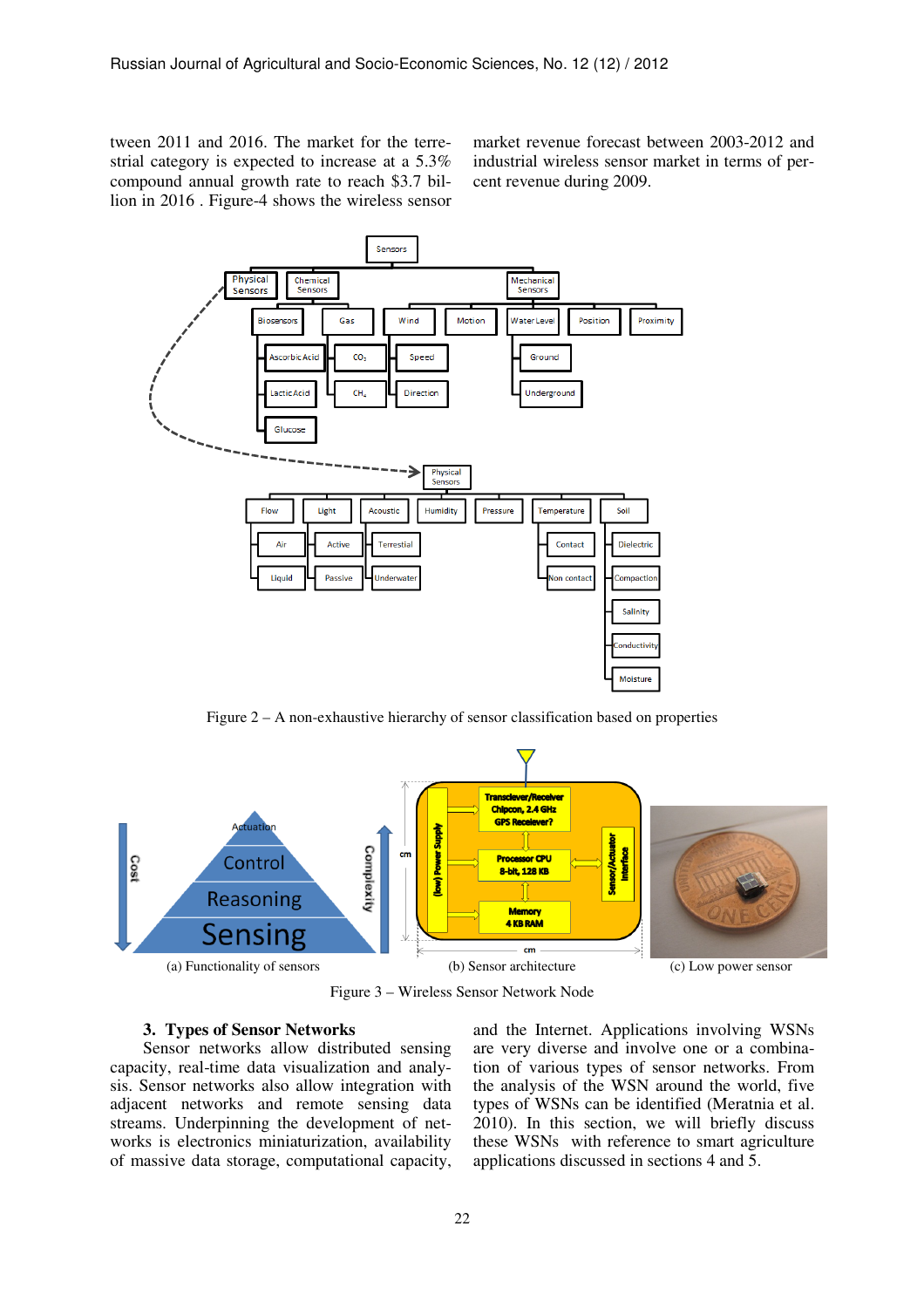

Figure 4 – Wireless sensor market actual revenue since 2002 and projected forecast for 2009-2012 (Source: Frost & Sullivan report by Thusu, 2010)

#### *3.1 Environmental Sensor Network (ESN)*

Environmental sensor networks are the pioneers of wireless sensor networks. Usually, environmental sensor networks were exclusively deployed for data collection and monitoring. Environmental sensor networks are often static, nondense, large scale, and are deployed in harsh and unsupervised settings. Many are subject to harsh elements of environment that cause swift device and sensor failure. Heterogeneity of ESNs has been more with regard to different types of sensor nodes (e.g., resource-limited nodes, gateways, routers) rather than types of sensors deployed. The latest networks of this type expand their single-hop communications capability to also support multi-hop communications and likely to have more than one sink node. A recent example of ESN is monitoring of dangerous gases in manure storage facilities (Murphy, 2012) , this is discussed in section-5.

#### *3.2 Body Sensor Network (BSN)*

Body sensor networks (BSNs) typically consists of very few wireless sensor nodes attached to a living body unified with one or more powerful personal device (e.g., smart phone). BSN usually monitor critical signs, tracking, and data collection; this being the main purpose of using these sensor networks. Normal practice has been centered on off-line analysis of collected data by experts and providing feedback mainly in the field of health and well-being (but this has changed lately). The terms Body Sensor Networks (BSN) and Body Area Network (BAN) have often been used in related applications. Generally BAN mainly refers to the network aspect of wearable sensing applications. Conversely the BSN mainly refers to the infrastructure of implantable and wearable sensing applications. As compared to ESNs, BSNs are small scale, heterogeneous (in terms of different types of sensors) and require single-hop communication. Since various types of personal information can be collected by BSNs, both security and privacy are major concerns. Unlike ESNs, in static BSNs energy consumption is not a major issue, because dependable data processing and well-timed feedback are of higher importance, however, same is not true for mobile BSNs. A recent example of BSN is body temperature monitoring of farm workers to prevent thermal exhaustion (Matthew, 2012); this is discussed in section-5.

#### *3.3 Structure Sensor Network (SSN)*

Structure sensor networks consists of medium to large number of wireless nodes usually deployed in specific sites such as industrial locations or attached to buildings (e.g., office), structures (e.g., bridges) or infrastructure (e.g., rails). As compared to ESNs that are almost always deployed outdoors, SSNs may be installed both indoors and outdoors and combine several environments simultaneously, including restricted access. In terms of security, SSNs are often more security centric than ESNs and require protection mechanisms against attacks and corrosive effects of the surroundings. Due to their difficult deployment and energy efficiency, long network lifetime are very important. Similar to most conventional environmental sensor networks, SSNs are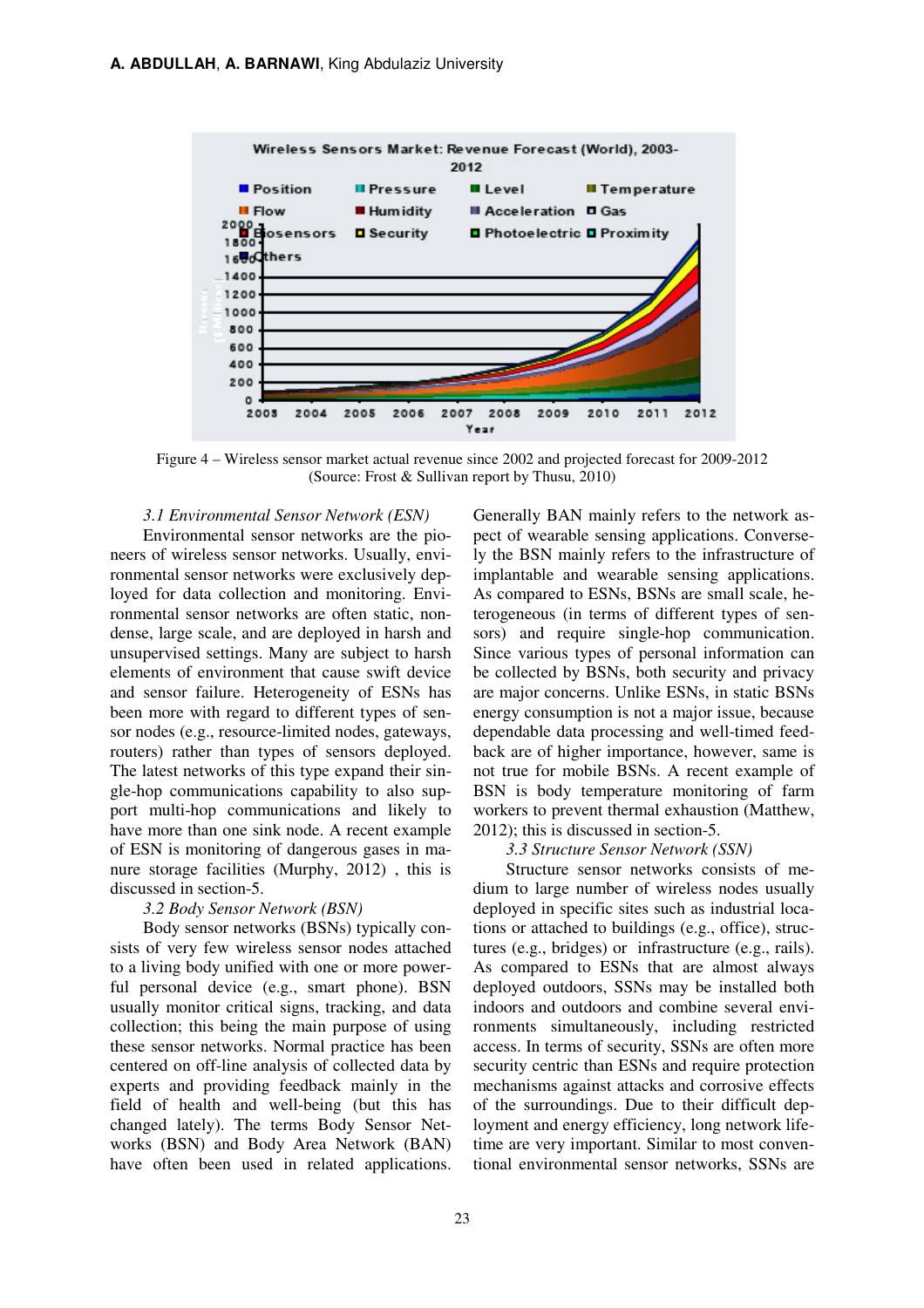usually static. Structure sensor networks may be both single and multi-hop (depending on their scale) and are often heterogeneous (in terms of both type of sensors sensor nodes and functionality). As mentioned in section-3.2, monitoring of dangerous manure gases is an example of SSN.

*3.4 Transport and logistics Sensor Network (TSN)* 

Lately numerous efforts have been focused towards wireless communication and networking between transportation vehicles (cars, trucks, and trains). This has resulted in development of a number of communication standards such as IEEE 802.11p (for vehicle to vehicle communication). Each individual vehicle can be considered to be a sensor node, which locally observes its own status while monitoring its surroundings too. The other type of TSN is based on sensors attached to food boxes loaded in the transportation vehicle, with sensors actively monitoring the transport conditions of food and reporting the measurements (unlike passive RFID). This allows reacting to changes in the transport conditions early and appropriately (Becker et al., 2009). Depending on the application, TSNs may be either in the form of a network of vehicles or a combination of vehicle networks with multiple sensors attached per vehicle. A recent example of TSN is food tagging by FoodLogiQ(www.foodlogiq.com) whereby the produce is tagged and tracked from growers to the retail outlet.

*3.5 Participatory Sensor Network (PSN) or M2M* 

In its most basic form, M2M (Machine to Machine) involves devices that communicate independently i.e. without human intervention. Under M2M everyday objects are locatable, addressable, recognizable, readable, and controllable through the Internet (www.ntc.org). In fact, M2M is now synonymous with the "Internet of things" (Augmented data, www.economist.com, 2010). Current advances in mobile technology have stretched PSN functionality to the level that making and receiving phone calls are considered rather rudimentary tasks. More and more mobile phones are now supplied with sensors (e.g., GPS, accelerometer, gyroscope, camera) and different types of connectivity mediums (bluetooth, wifi, GSM, etc.). This combination makes the mobile phone and in fact people carrying them a valuable source of gathering and transmitting data. A recent example of M2M is Zebra Net (Zhang, 2008) where the Zebras were tagged with wireless sensors, and the information was used for monitoring their activities, details in section-5.3

#### **4. Types of Agriculture**

Agriculture is one of the most extensive activities of the world; however its character is not uniform all over the world. Various types of agriculture are practiced in the world under various socioeconomic and physical conditions called as agricultural systems.



Figure 5 – Classification of Agriculture Types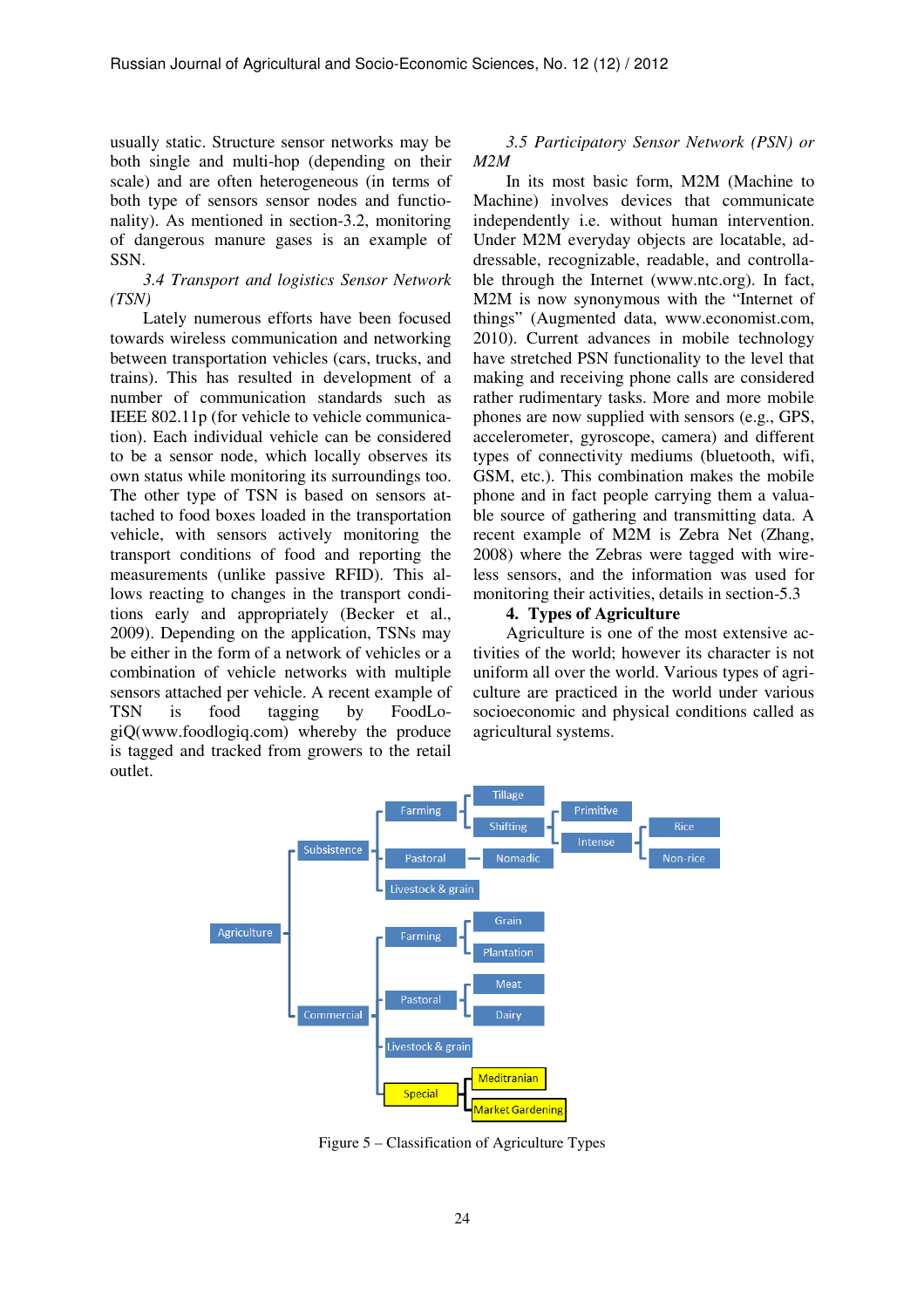The two main types of agriculture being practiced are subsistence farming and commercial farming. Commercial farming relies on careful planning and skilled management in order to get high yield with affordable price for the customers. Commercial farming not only it pays for its own production but also earns a profit. Thus commercial farming is most suited for smart agriculture. Although subsistence farming is somewhat rare in the developed world, however, it is still an important source of food for millions in the developing world.

Whittlesey (1936) has classified agriculture based on a number of criteria, some of the major criterion being scale of farming, combinations of crop and livestock, farming intensity, ways and means of disposal of the farm produce, the level of farm automation etc. In this section, we will briefly describe the 13 major types of agriculture practiced in the world (Figure-5) and subsequently compare these types w.r.t different features of WSN i.e. i) covered area, ii) network life-time, iii) mobility, iv) density, and v) diversity.

#### *4.1 Nomadic Herding*

This is subsistence activity and people depend on animals for food, clothing, shelter and transport. This type of agriculture is based on raising animals on natural grasslands. This is practiced by the people of the arid and semi-arid regions and mostly in developing countries. These people are always on the move with their animals in search of water and natural pastures, thus leading a nomadic life style. The types of the animals reared differ from region to region. For example, in tropical Africa, cattle are the most important livestock, in Sahara and Asiatic deserts, sheep, goats and camel are reared and in the mountainous areas of Tibet and Andes, llamas and yak are reared.

# *4.2 Livestock Ranching*

The major change came when barbed wire was invented in 1873 by Joseph Farwell Glidden, so that the movement of the cattle could be confined without wooden or stone fences. The cattle were also protected from the external elements, such as predators. Under this system of farming, the major emphasis is laid on rearing of animals but the farmers live a settled life on permanent extensive areas called as ranches. The reared animals on ranches include cattle, sheep, pigs, chickens, turkeys, quails, horses, goats, etc. and are reared mainly for wool and meat. Special breeds of animals are reared to provide maximum

yield (www.lucerogeography.com). Today ranching is not an economic activity that is carried out on isolated farms; instead it has become part of the meat processing industry. This is how it differs from pastoral nomadism. This type of farming has been established on a commercial basis in developed countries where large areas or ranches are available for animal feeding, such as the low rainfall areas of South America, North America and Australia. The rearing of animals is carried out scientifically with emphasis on genetic improvement, disease control and their health care. Most of the farm activities are carried out mechanically. Virtual fence and controlled mating of bulls (Butler et al. 2004 and Lee et al. 2008, respectively) are some of the smart applications of ranching discussed in section-5.3

# *4.3 Shifting Cultivation*

This is one of the oldest types of farming generally practiced by the tribes of the rainy tropical forest of Africa, Asia and Central America. This is grain centric primitive subsistence farming, using the so called "slashing and burning" technique. The land for cultivation is acquired by clearing off the forests and natural vegetation, the land is subsequently cultivated yearly till the fertility declines. The land is then abandoned and a new plot is cleared for farming. This type of farming is done manually on small fields with simple tools, with little or no use of animal or mechanized power. Currently there is a drop in this type of farming, as it is being discouraged by the government agencies due to its land spoiling nature.

# *4.4 Rudimentary Sedentary Tillage*

Tillage is the preparation of the soil for agricultural activity by agitation in various ways, such as by digging, stirring, overturning, hoeing, raking etc. Tilling can be human-powered or mechanized. This is also a subsistence type of activity but it is different from the previously discussed types of agriculture, as the same piece of land is cultivated repeatedly year after year. Soil tillage has been linked with improved fertility, which is derived from the mineralization of soil nutrients as a result of soil agitation. Lately there has been a trend of zero-tillage or low-tillage.

#### *4.5 Intensive Subsistence Rice Dominant Farming*

This type of intensive subsistence farming is practiced in densely populated monsoon countries of Asia such as China and India. The major emphasis is on paddy, multiple cropping and in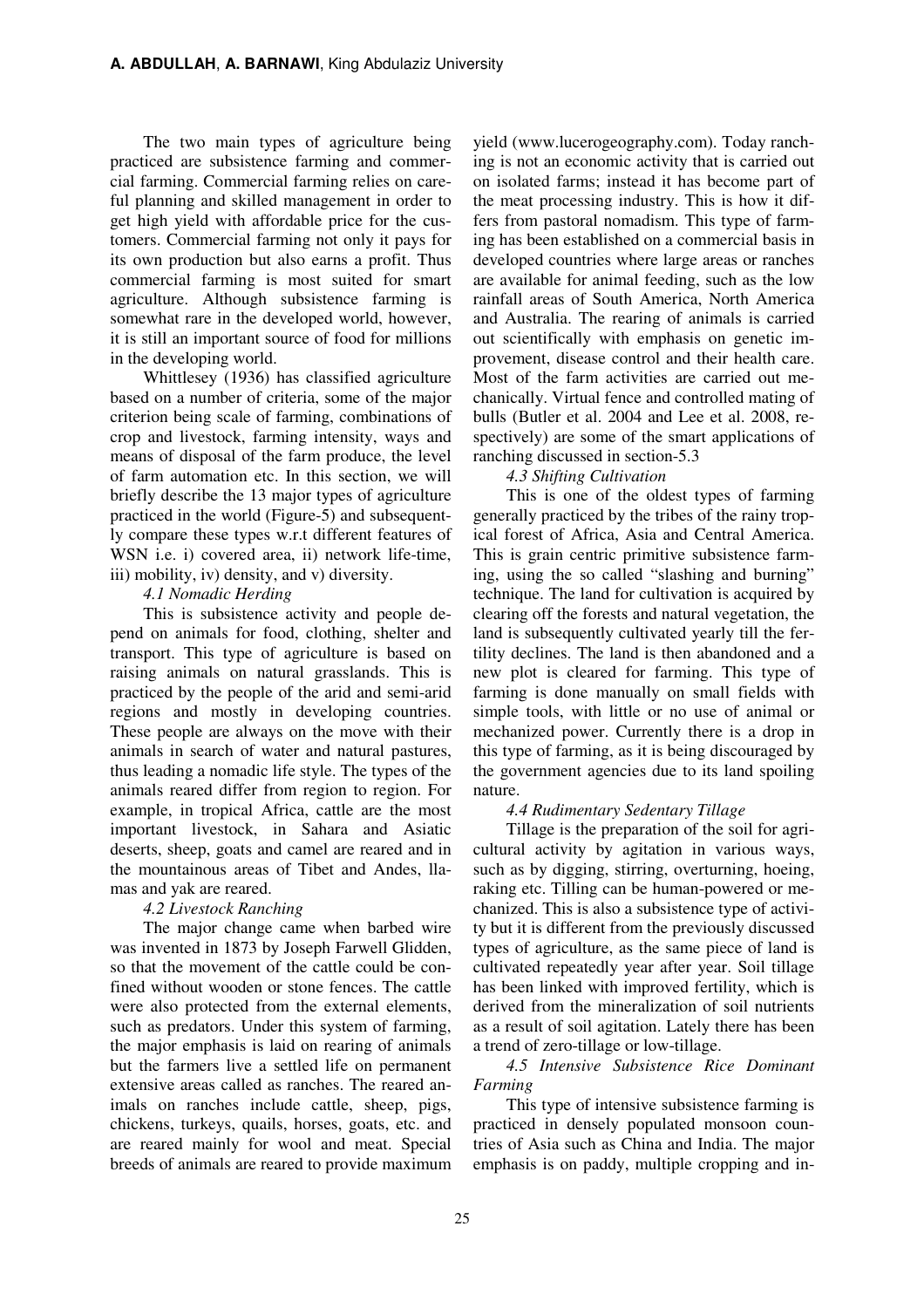tercropping is also common in this system. Due to high input of the family labor yield per acre is high and fields are small due to dense population. Unlike primitive subsistence agriculture, animal power is used, and to maintain fertility of the soil instead of using ash of burnt vegetation, farm yard manure is used. Using sensors for noting soil moisture and weather parameters for optimum usage of water is one application of smart paddy agriculture discussed in section-5.1

#### *4.6 Intensive Subsistence Non-Rice Dominant Farming*

This is a somewhat dry climatic alternate of the rice dominant type as the amount of rainfall is not enough in these regions. Therefore, instead of growing rice, grain crops such as wheat and millets are grown. Besides the relatively dry areas of Asia, Northern Africa and the parts of Middle East, this type of non-paddy farming is usually practiced in parts of Southern Africa and also Central America.

#### *4.7 Commercial Plantations*

As the name implies, this is a purely commercial endeavor and practiced due to its high commercial value. This is a highly capital oriented farming with most crops being tree crops. Large areas or plantations are developed where a single crop is grown. Cultivation is done using scientific methods and professional managers and technically sound staff are employed. The major produce of this type of farming are the tropical crops such as rubber, coffee, oil palm and tea etc. This type of farming has developed in parts of Latin America, Asia and Africa where the impact of the European colonialism had been significant. The plantations were mostly developed to meet the European markets needs of tropical crops. For example, cocoa and coffee plantations were developed in West Africa by the French, while tea gardens were established in India and Sri Lanka by the British. Using field cameras combined with hyperspectral satellite imagery, to identify best time for tealeave picking (Arai, 2010) is an example of smart agriculture for tea plantations.

# *4.8 Mediterranean Agriculture*

The name is derived from the Mediterranean region of Europe with representative agriculture characteristics. Both cash and subsistence crops are important for the economy of the region. Mediterranean agriculture consists of four distinct, but interrelated agricultural systems of crop production and livestock raising, which are i) growing vegetables and cereals aided by the seasonal precipitation ii) cultivation of olives, figs, dates and grapes that ripen in autumn (fall) without irrigation iii) raising of widely distributed summer crops of fruits, vegetables and forage plants by irrigation and iv) raising livestock usually consisting of small animals that graze on highlands during winter and on lowlands in summer. Using wireless nodes with cameras to detect the effect of disease, virus, pest or other agents on vineyard leaves and then informing the farmer (Lloret, 2011) is an example of smart agriculture for vineyards discussed in section-5.1

#### *4.9 Commercial Grain Farming*

Commercial grain farming consists of large, highly mechanized operations and exists only in temperate zones. It is fairly recent, as it did not exist before mechanization (www.ca.uky.edu/agripedia). Thus this type of farming is a response to farm mechanization, and is the major activity in areas of low rainfall and low population density where extensive farming is practiced. This type of farming is concentrated around prairies, steppes and the temperate grasslands of South America and Australia. More specifically, large-scale commercial grain production is only found in a few countries such as the United States, Canada, Argentina, Australia, France and the UK. China and India are major grain producers but through subsistence agriculture (www.lucerogeography.com). Grain crops are susceptible to the whims of weather and droughts and monoculture of wheat being the general practice. Cereal grain yield sensors are well established commercially as part of smart agriculture, non-cereal grain yield monitor (Maharlouie et al. 2011) is discussed in section-5.1 as part of smart agriculture.

# *4.10 Livestock and Grain Farming*

This type is commonly known as mixed farming and excluding Asia, this practice has originated in the humid areas of the middle latitudes. In this type of farming, most crops are fed to the animals instead of being directly consumed by humans. Almost all land is devoted to growing crops, but more than three fourths of the farm's income is received from the sale of animal products. Although with this type of agriculture most income occurs during the harvest season, however, livestock products can be sold throughout the year (www.lucerogeography.com). Thus the development is closely related to the market facilities, and it is typically a European type of farm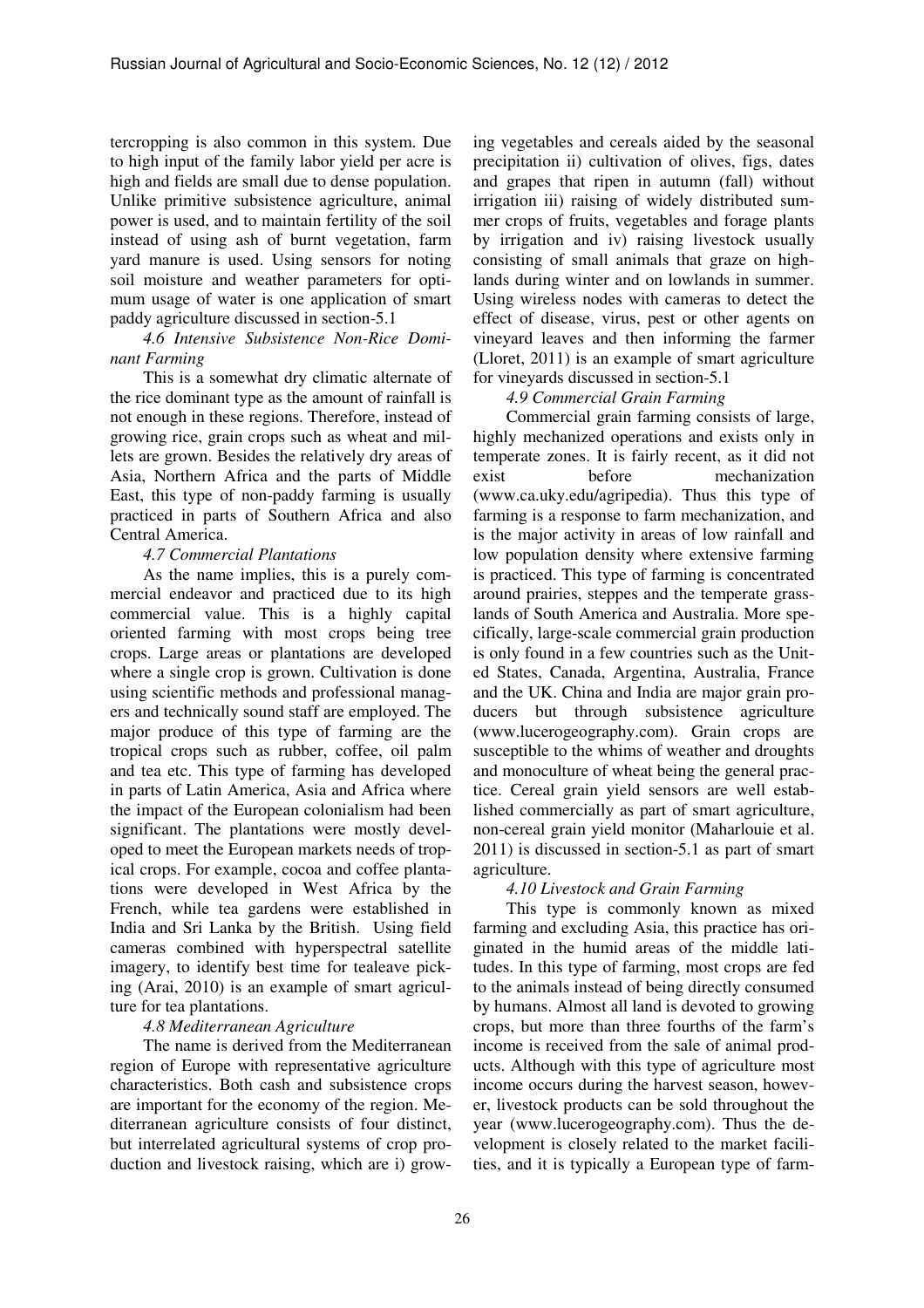ing where efforts are made to get the best out of crop farming and animal rearing. New-Zealand and Britain are the example areas where this is commonly practiced. Hay tracking using RFID tags is one application of this type of smart agriculture discussed in section-5.5

# *4.11 Subsistence Crop and Stock Farming*

This type of farming resembles the earlier type in terms of the crops and type of livestock, however, the difference is that almost nothing is sold off the farm. This type of farming is common in developing countries and areas of middle latitudes with lower soil fertility or areas with rough terrain. Having no surplus cash income, the farmer cannot buy expensive farm machinery nor can save the best seeds for his fields or buy breeding stock, thus is unable to get out of the vicious cycle.

# *4.12 Dairy Farming*

Dairy farming has its origin in Europe from where it diffused to other parts of the world. Close vicinity to the market and a moderate climate are the two factors that are favorable for the development of this type of farming. Dairy farming is labor oriented. The cows must be taken to the milk parlor twice a day and require constant care through the year. Milk freshness is critical; therefore, farms located farther from consumers usually sell their output to those processors that make butter or cheese, or dried, evaporated, and condensed milk. Almost all the milk in Wisconsin is processed as compared to only 5 percent in Pennsylvania (www.lucerogeography.com). Countries like Sweden and Denmark have seen the maximum growth of this type of farming. Battery-less temperature monitoring of dairy cows is a smart application of dairy farming discussed in section-5.3

# *4.13 Market Gardening*

It is the commercial growing of flowers, vegetables, fruits, and other plants on a scale greater than a home garden, but small enough such that most of the gardening principles are applicable. Like all commercial farm enterprises, the objective is to run the operation as a profitable business (www.agmarketing.extension.psu.edu). Market gardening is usually oriented toward local markets, however production and shipment to faraway markets is also possible. In such a case some of these products are sold fresh, but most are sold to large processors who can freeze the produce. This type of farming has been developed to take

advantage of the demand for horticulture products by the population at large scale urbanized and densely populated areas of Europe. This type of farming has flourished in the vineyard cultivation areas of Swiss Lakes regions, France and northern Hungary and greenhouses have also been used for growing assorted fruits and vegetables. The farmers are willing to experiment with fertilizers, new seed varieties and other inputs to minimize costs and maximize efficiency (www.lucerogeography.com) and are thus prime candidates for smart agriculture, example and details in section-5.2.

For each type of sensor network discussed in section-3, there are a large set of hidden conditions and functionalities offered. Although it may seem difficult to clearly distinguish between different types of sensor networks with reference to different types of agriculture, however, we will do a comparison based on some important factors such as i) covered area, ii) network life-time, iii) mobility, iv) density, and v) diversity. These factors are briefly described as follows.

Network lifetime is possibly the most important metric for the assessment of sensor networks. Obviously, in a resource-constrained environment, the depletion of a limited resource must be taken into account. It could be impossible or problematic to recharge the battery in the remote location therefore, the critical requirement is to extend the network lifetime. For network coverage in WSNs, each sensor node attains a certain "view" of the environment. A sensor's coverage of the environment is limited by its accuracy and range; it can only cover a limited physical area of the environment with missing details being interpolated. High sensor density is required to assure measurement redundancy and to provide a deeper understanding of the variation of the parameter monitored, and to also monitor at the individual object level. For example in a cattle monitoring WSN, a sensor is attached to every animal, so sensor density is high. Sensor diversity is based on sensor nodes having diverse capabilities in terms of energy supply, storage space, communication, computation, reliability and other aspects. Observe that sensors, gateway, base station also result in heterogeneity of a WSN. Sensor mobility is categorized by the node additions and failures as well as physical movement of the nodes. Physical mobility is caused by the controlled movement of objects (vehicles) or "random" movement of animals with sensor nodes attached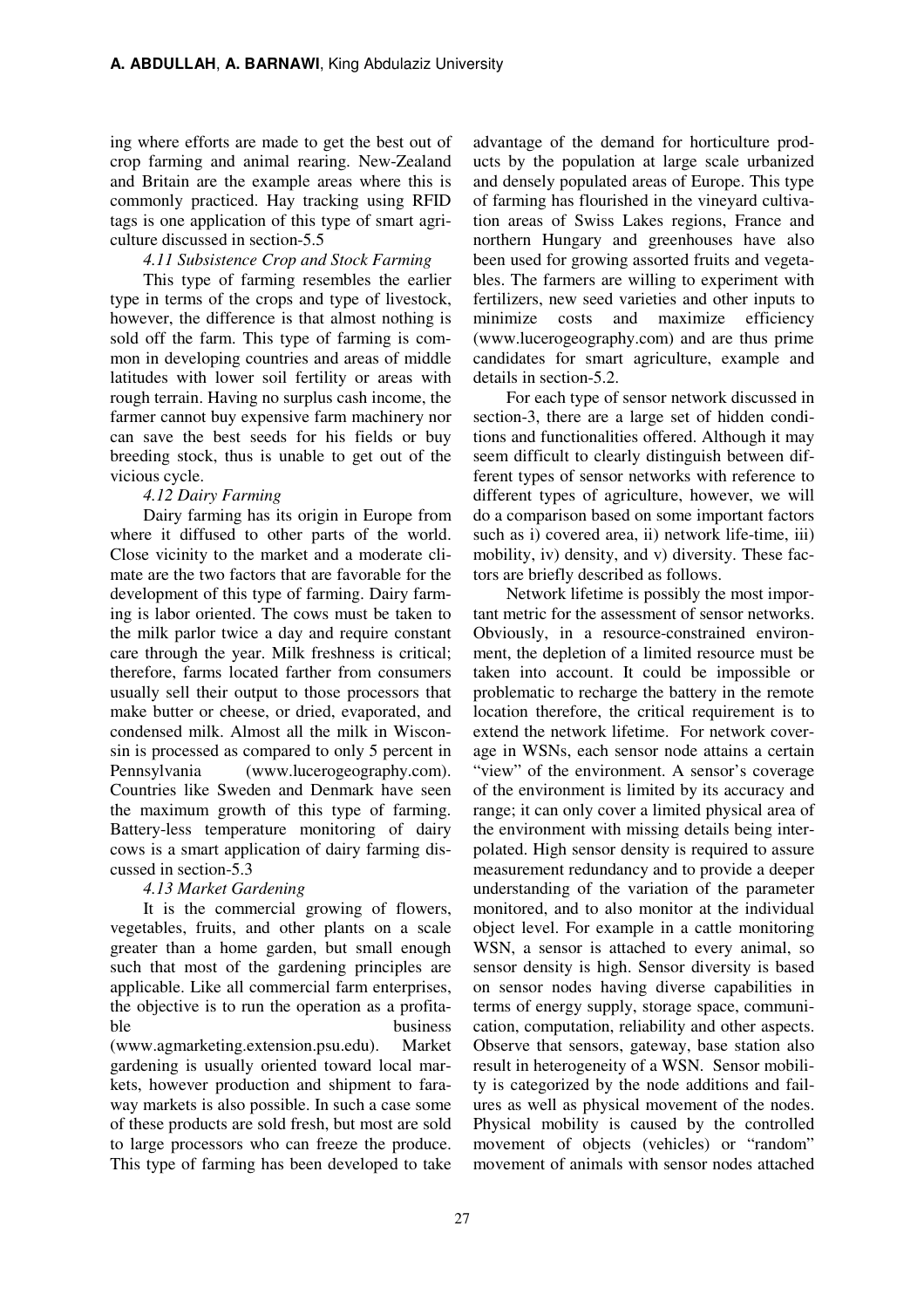to them. Table-1 presents a comparison between to them. Table-1 presents a comparison between<br>different agriculture types using these parameters

(here Homo. is Homogenous and Hetro. is Heterogeneous).

| Type of Agriculture                        | <b>Covered Area</b> |              |              | <b>Life-time</b> |  | <b>Mobility</b> |               | <b>Density</b> |          | <b>Diversity</b> |  |
|--------------------------------------------|---------------------|--------------|--------------|------------------|--|-----------------|---------------|----------------|----------|------------------|--|
|                                            |                     | Large Medium | <b>Small</b> | Long Short       |  | Mobile          | <b>Static</b> |                | Low High | Homo. : Hetro.   |  |
| 1. Nomadic Herding                         |                     |              |              |                  |  |                 |               |                |          |                  |  |
| 2. Livestock Ranching                      |                     |              |              |                  |  |                 |               |                |          |                  |  |
| 3. Shifting Cultivation                    |                     |              |              |                  |  |                 |               |                |          |                  |  |
| 4. Rudimentary Sedentary Tillage           |                     |              |              |                  |  |                 |               |                |          |                  |  |
| 5. Intensive Subsistence Farming with Rice |                     |              |              |                  |  |                 |               |                |          |                  |  |
| Dominant                                   |                     |              |              |                  |  |                 |               |                |          |                  |  |
| 6. Intensive Subsistence Farming Without   |                     |              |              |                  |  |                 |               |                |          |                  |  |
| <b>Rice Dominant</b>                       |                     |              |              |                  |  |                 |               |                |          |                  |  |
| 7. Commercial Plantations                  |                     |              |              |                  |  |                 |               |                |          |                  |  |
| 8. Mediterranean Agriculture               |                     |              |              |                  |  |                 |               |                |          |                  |  |
| 9. Commercial Grain Farming                |                     |              |              |                  |  |                 |               |                |          |                  |  |
| 10. Livestock and Grain Farming            |                     |              |              |                  |  |                 |               |                |          |                  |  |
| Subsistence Crop and Stock Farming         |                     |              |              |                  |  |                 |               |                |          |                  |  |
| Dairy Farming                              |                     |              |              |                  |  |                 |               |                |          |                  |  |
| Specialized Horticulture<br>13.            |                     |              |              |                  |  |                 |               |                |          |                  |  |

Table 1 – A comparisoin between different agriculture types w.r.t WSN parameters

From Table-1 it can be observed that Mediterranean Agriculture is rich in sensor applications. For example, considering vineyard the sensor density is high though sensors are static, considering cattle, the sensor density is till high but the sensors are mobile. Based on the type of crops and area coverage there is a variety in the nature of sensors.



Figure 6 – Wireless sensor networks in smart Mediterranean agriculture

#### **5. Applications of Sensor Networks in Mediterranean Agriculture**

In this section we will discuss some recent applications of sensor networks suitable for M Mediterranean agriculture. The applications cons considered consist of some of the comparatively more

established ones such as Precision Farming and Greenhouse, along with some of the more upcoming applications such as cattle monitoring and food quality monitoring/tagging to name a few.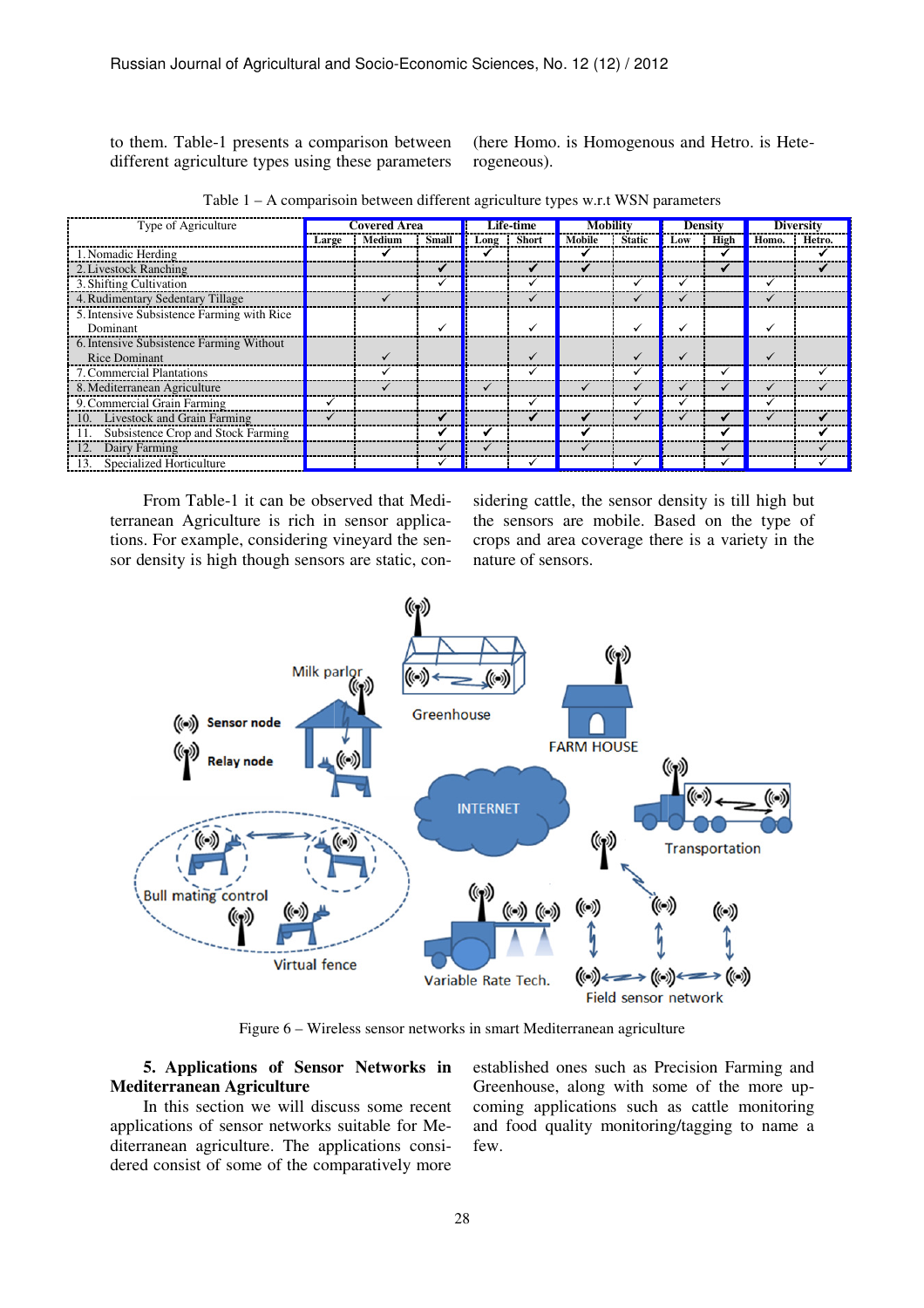Figure-6 shows a smart Mediterranean farm with multiple nested levels of WSN consisting of the relay nodes and the sensor nodes. Note that the relay nodes are used to expand the WSN coverage throughout the smart farm. The first level consists of the "wireless cloud" that connects broadband Internet to the farm along with connectivity with far flung TSN. The second level of network is the farm-wide WSN with both monitoring and actuation nodes. The third level of nested network is a WSN at the field level where it is used to monitor the field parameters. The fourth nested level is the PSN or M2M between the cattle being reared on the farm/ranch. The fifth level is the hovering UAV (Unmanned Aerial Vehicle) which is a mobile wireless node; UAV is used to collect data from the sensors while it passes over them and subsequently transmits it to the farmhouse. The sixth and possibly the last level is the agriculture worker net without a relay node.

#### *5.1 Precision Farming*

Although Precision Farming (PF) started as a technology-driven development, it is not just another name for yield mapping and variable rate technology (VRT) for managing spatial variability within a field. Instead, PF integrates analysis and synthesis for crop production with the goal to reduce decision uncertainty. This is achieved by using a data driven approach, through better understanding and management of natural variation. In PF expertise from many disciplines is utilized, including information technology, telecommunication engineering and GIS to name a few. Thus the coverage of PF is diverse which includes, but is not limited to crop growth monitoring, global positioning systems, remote sensing, soil fertility, electronic equipment, global information systems, computer models, decision support systems, variable-rate technology, yield mapping and accurate record-keeping. PF potentially leads us to "Push Button Agriculture". Discussion of all applications of PF is beyond the scope of the paper; therefore, in this section, we will only discuss a few recent applications.

A disease, a deficiency, pest, or other harmful agents can cause morphological or physiological changes in the vine plant. Therefore, the symptoms can be visually spotted because of the change of the green color and/or appearance of some color stains on the leaf. The proposed wireless sensor network by Lloret et al. (2011) is based on a collection of nodes capable of capturing images, processing them locally and generating corresponding responses based on its decision

i.e. whether or not a bad (infected/damaged) leaf was found. This results in a distributed system, where each node makes its own decision, thus avoiding network contention and overwhelming the central server. The proposed system however was not able to distinguish between deficiency, pest, disease or other harmful agents. Some of the problems faced were i) misinterpretation of bad leaves with the ground because of similarity of color and ii) variation in size of the same leaves based on images taken at different distances.

#### *5.2 Greenhouse*

Historically farmers have experienced huge financial losses because of wrong weather predictions and incorrect irrigation timings (Chaudhary et al. 2011). As per FAO (2011) Report, climate change is expected to further aggravate the existing challenges that agriculture faces. In this context, with the evolution in wireless sensor technologies and miniaturized sensor devices, it is possible to use WSN for automatic environment monitoring and controlling the parameters in a confined environment i.e. a greenhouse. Greenhouses have been in use for decades, but it is not until recently that there has been an increase mainly due to availability of diverse range of sensors and actuators with rich sensor applications. Some of the climatic control variables affecting a greenhouse are shown in Figure-7 (Pawlawski et al. 2011).

The greenhouses in the warmer Mediterranean region are characterized by some fundamental differences as compared to their North Western European counterparts in terms of the temporal distribution and "quantity" of natural resources, such as radiant energy. These climatic differences have resulted in the development of a greenhouse system based on simple structures and low-cost climatic control systems having some intrinsic shortcomings. Some of those shortcomings being poor humidity and ventilation control along with reduced light transmission through the plastic coverage. Smart WSN applications are therefore needed to control actuators like pump, valve, carton slider and fans etc. (Chaudhary et al. 2011). The Greenhouse control can be achieved through WSN via Ethernet connected to the central PC of a remote network. Bluetooth technology can be used for some applications to collect environmental data from a sensor network and transmit to a central control system. This type of remote control technology significantly improves productivity and reduces the labor cost.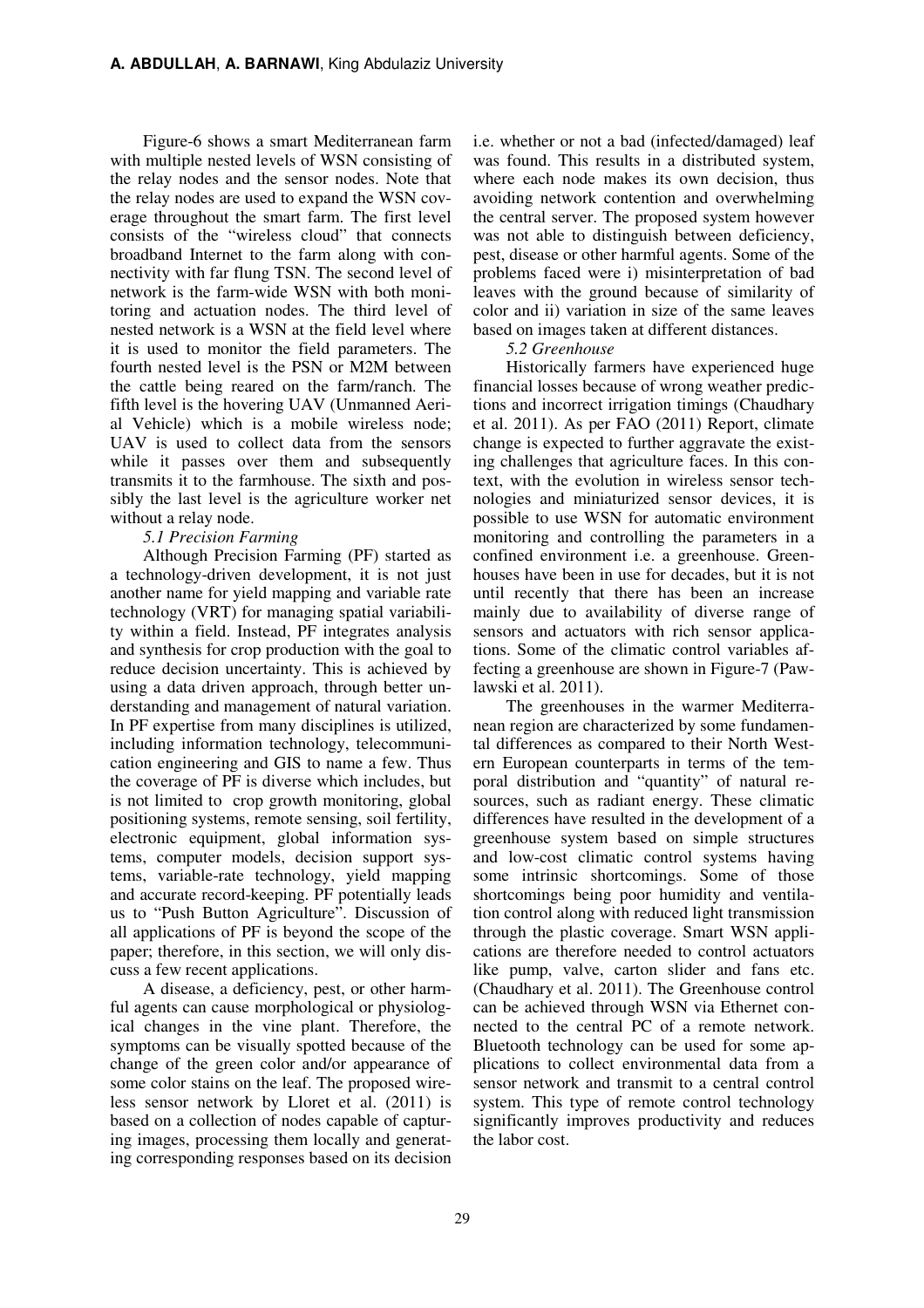

Figure 7 – Climatic control variables in a greenhouse

Crop growth in a greenhouse is effected by dew condensation on the leaf surface of crops that can stimulate diseases caused by bacteria and fungus. Park et al. (2011) have presented a WSNbased automatic monitoring system solution that prevents dew condensation in a greenhouse environment. The system consisted of sensor nodes for collecting data, base nodes for processing collected data, relay nodes for driving devices for adjusting the environment inside the greenhouse and an environment server for data storage and processing. Barenbrug formula was used for calculating the dew point on the leaves; the system was able to prevent dew condensation phenomena on the crop's surface for prevention of diseases.

Lee et al. (2011) have discussed a 'Paprika Green House System' (PGHS) that consists of a network of sensors measuring temperature, humidity, illuminance and other relevant parameters. The PGHS also controls ventilators, humidifiers, lightings and video-processing through a GUI application, this is achieved by analyzing the measured data. The system also maintains the best environment in the cultivation facility by using biometric data and creates optimum conditions at paprika root zone. The system optimizes the management of production elements and reduces energy, fertilizer and water loss resulting in reduction of production costs. To overcome the issue of separate conversion/control module for each sensor characteristic, an integrated sensor module was developed. This module integrates various sensors required for cultivation of the crop into a single node. LED used in PGHS prevented vermin and adjusted the growth rate and crop coloring so that shipping timings could be adjusted. The "greenhouse environment integrated management system" enabled the monitoring of PGHS in real-time through Internet.

#### *5.3 Cattle monitoring*

Usually a farmer relies on a combination of visual observation, experience and instinct while making management decisions about the herd, but these data intensive decisions made on intuition are likely to be far from optimal and also labor intensive. Agricultural community has a continued interest of using sensor networks to monitor and control livestock. The use of sensor networks with livestock allows farmers to monitor and control the herd even when the farmer is far from the field. This monitoring and control can help detect illness-related behavior, enhance land management, and develop animal behavior models. Mobile sensor network nodes can thus be used to influence and monitor animals' positions in the pastures and grasslands (Wark et al. 2007).

One of the first major applications of WSN for animal monitoring was tracking of zebras reported by Zhang et al. (2008) as part of the ZebraNet project. ZebraNet used the zebra's GPS position data that was taken every few minutes.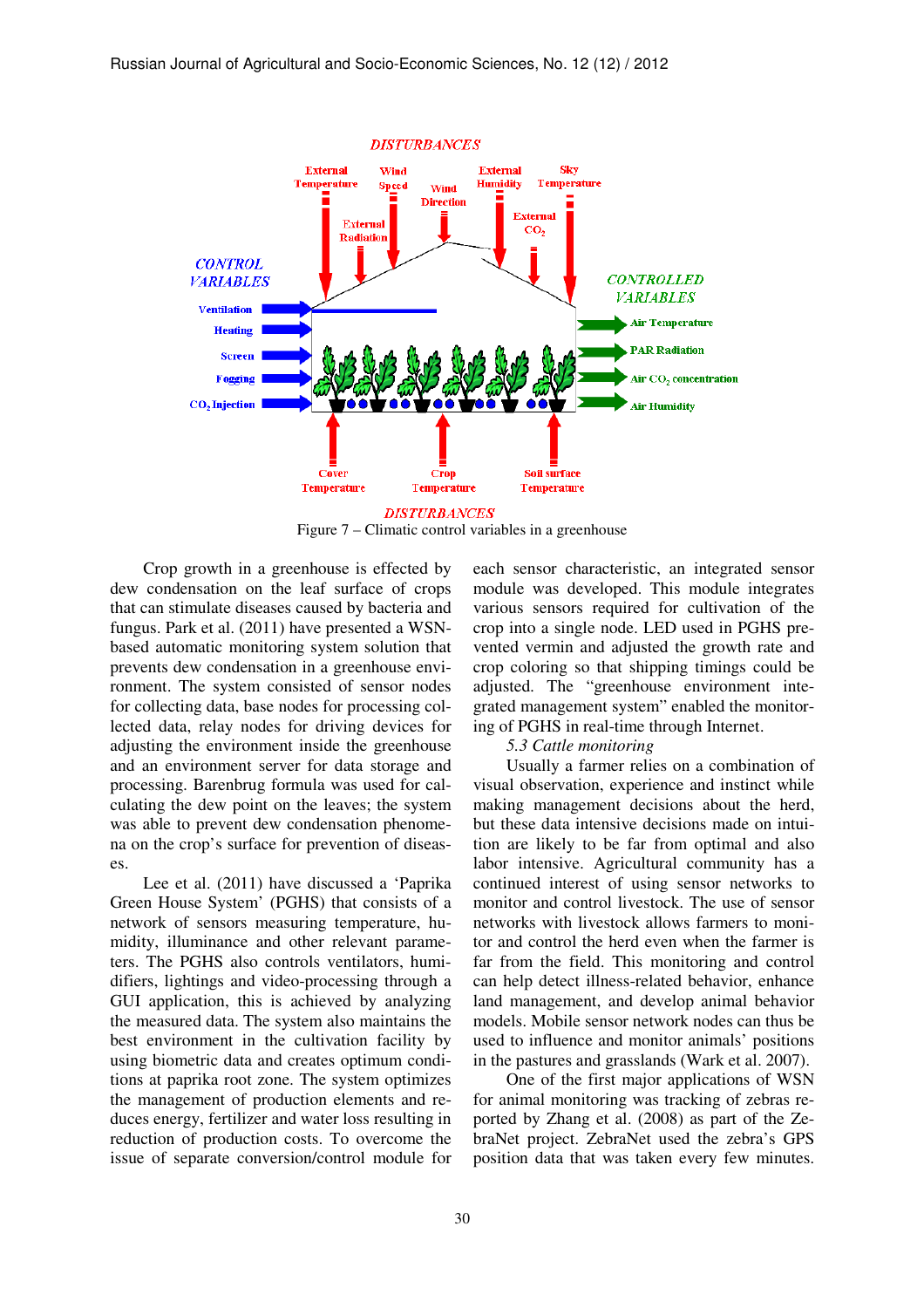This data was subsequently hopped in a peer-topeer fashion (as in PSN) to other zebras when they came in range. Subject to the amount of storage capacity of each device, a user could then download historical position data of multiple zebras by approaching a single zebra. Researchers have since proposed advanced systems for ad-hoc routing of data through large networks of mobile cattle nodes (Radenkovic and Wietrzyk, 2006).

Both Butler et al. (2004) and Lee et al. (2008) have used similar stimuli but achieved different goals using different algorithms. Butler et al. (2004) developed a "moving virtual fence" algorithm for herding cows. Each animal in the herd was given a smart collar consisting of a sound amplifier, a PDA, a GPS and a radio unit (WLAN). The animal's location was determined using the GPS and confirmed through a measurement of vicinity of the cow relative to the fence boundary. When approaching the perimeter, the animal was given an auditory stimuli, which pushed the animal away from the fence. Lee et al. (2008) have examined the potential of controlling the bulls during mating using mild electric shocks delivered through radio controlled collars. Cows were assigned to the bulls; the nonassigned bull received a mild electric shock on approaching either the unassigned cow or another bull. Non-assigned bulls were sometimes observed avoiding the cow despite a change in its location. This suggests that the bull associated the electric shock with the cow and not with the location in which they received the electric shock.

The US dairy industry is merging rapidly. Today fewer dairy operations are family operated, therefore in larger, more mechanized dairies the attention and care given to each dairy cow has consequently reduced. As a result mortality rates and production loss from sickness are on the rise in these large dairy operations (www.phaseivengr.com). A possible solution to these problems is the Dairy Monitoring System (www.phaseivengr.com) that consists of i) a bolus, equipped with a passive RFID chip, an embedded temperature sensor and ii) a reader for collecting temperature data from the bolus. Once the bolus is orally administered, it settles into one of cow's stomachs. The density of the bolus prevents it from exiting the digestive system. As the dairy cow passes between two panels fixed at the entry to the milking parlor, a small electrical charge is induced inside the bolus by a magnetic field. This charge is sufficient to energize the transmitter. The bolus responds to this query signal by transmitting its unique ID and temperature on a coded radio-frequency. As the dairy cow enters the milking parlor two to three times per day, the system automatically monitors each cow's temperature and ID. This allows the dairy operator to receive a 24 to 48 hour advance notice on any outbreaks or illnesses before visible signs appear, thus reducing treatment costs and mortality rates.

# *5.4 Food quality monitoring and tagging*

The selection of a particular foodstuff by a consumer is influenced by many sensory observations; one of them being taste. Taste is affected by different factors including sweetness, saltiness, bitterness and acidity; these being the most important factors. Texture is another key sensory observation and is influenced by many factors including moisture content, carbohydrate and protein levels (Szczesniak, 2006) in the foodstuff. Other important sensory observations include the shape, scent, and color of the foodstuff. Therefore, rapid, portable and accurate sensors are required for automatic assessment of food quality and physiological state. Due to their numerous attributes, biosensors potentially offer a fast, accurate, relatively cheap, portable, stable, and user-friendly mechanism for on spot monitoring of fruit maturity and quality (Rana et al. 2010).

As per Kriz et al. (2002), monitoring of fruit quality is one of the major worries within the food industry. There is a growing need to develop analytical devices, which can provide quality monitoring for the entire food processing operation i.e. starting from the materials to the end products (Whitaker, 1993). Sensors incorporated into food packages can potentially benefit consumers, by guaranteeing freshness and quality, and at the same time allowing retail industry to more effectively manage food stocks and product genuineness.

Meats and fish are prone to rapid growth of bacteria. Bacterial growth on meats and fish typically results in release of nitrogen and sulfur containing compound, accompanied by strong and foul smell. Smits et al. (2012) used smart radiofrequency labels with sensors enabling measurement of temperature, humidity and the presence of volatile amine compounds. The labels were made by means of high quality screen printing on low cost foils using lamination technologies. This was combined with pick and place technology.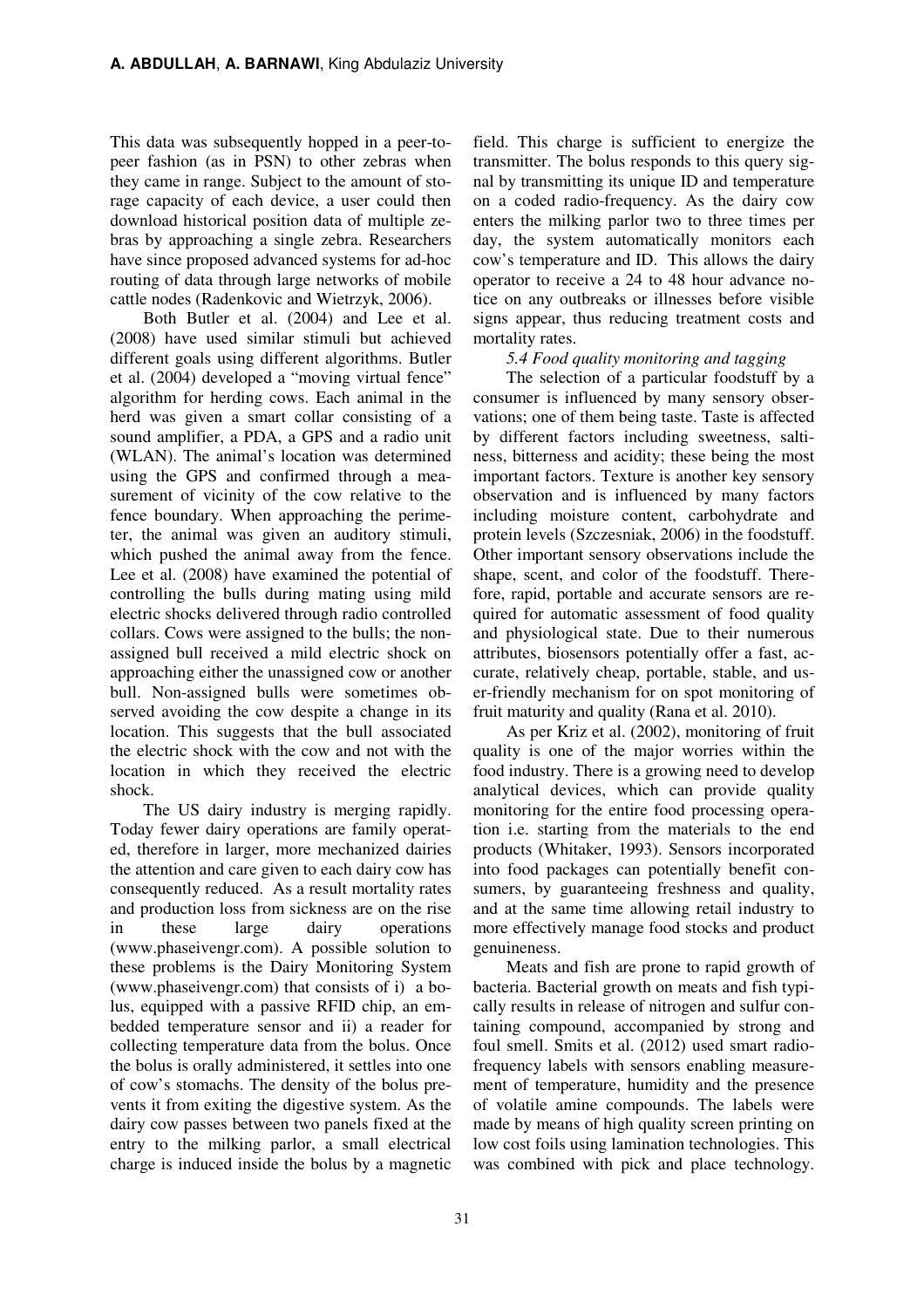For data processing, commercially available cost effective MSP430G microprocessors from Texas Instruments were used.

Hay harvesting is a precise process with a significant bearing on the success of a farm's feeding program. Hay is not only used for the nourishment of livestock, but the harvested hay to be of top quality so that it fetches a good price. Hay is at its best through a particular week-long period during its maturation. Beyond this point, it becomes coarse and dry losing most of its nutritional value. Tracking the moisture levels in hay bales is one of the important activities of the entire hay baling process. Any bale harvested below 12% moisture content has experienced field losses, resulting in low feeding value and yield losses. A bale with moisture content above 20% is at risk of spontaneous combustion due to increased heat levels during the respiration process (www.thingmagic.com).

In the smart solution (www.thingmagic.com) a thin RFID tag is attached to one of the coils holding the hay together. On this small tag, all essential data is stored. With an RFID reader, anyone can check the field of origin of the hay with exact location of harvest, harvest date, average and high moisture levels, temperature, weight, amount of preservatives used, and a unique ID number. With this useful information, farmers can dispense hay to their livestock and ensure its consistent quality. The remaining hay can be sold for a good price since the buyer is aware of the exact nutritional value of each bale. Bales with too much moisture are removed from a stack to avoid contamination of the remaining bales. These bales are subsequently used to feed cows or put to other uses where high quality is not a priority.

# **6. Challenges**

Adoption, utility and applications of WSNs in agriculture is not without multitude of challenges and the requirement of addressing difficult research problems. Some of those generic challenges are mentioned in this section.

# *6.1 Cost per unit*

A major obstacle to wider embracing of wireless sensor networks is the cost of motes. At \$99 to \$300 apiece (Madan and Reddy, 2012), motes are currently too costly for many of the applications its inventors envisioned, such as extensive use in agriculture. One idea calls for wireless sensors that you "peel, stick and forget" (Smits et al. 2012). The radio frequency identification (RFID) tag industry possibly has reached a cost as low as about \$0.20 per tag and seeks to reach in a decade, the price of \$0.05 per tag for inventory tracking purposes (Homs et al., 2004).

#### *6.2 Battery Life*

Wireless sensors run on batteries--which can create maintenance botheration if users are expected to replace them regularly and that too for hundreds and thousands of sensors. Without energy, a sensor is basically useless and cannot contribute to the usefulness of the network as a whole. However, there are upcoming WSN applications where sensors are required to operate for much longer periods (like years or even decades) after being deployed.

# *6.3 Data Fusion and Quality*

Location (the sensor node or base station) of data processing is another critical issue, because data processing at the sensor node consumes energy and is limited by the device capacity, however, this saves transmission energy and network congestion. The correct trade-offs on processing location seem to be system dependent. At the same time data gathering has its own data quality issues, some of which are i) missing data ii) missing observations and iii) variations in observations.

# *6.4 Signal attenuation*

Radio waves are attenuated while transmitted from the sender to the receiver. The degree of attenuation is dependent on the medium between the receiver and the transmitter. According to Becker et al (2009), in case of food, major attenuation occurs because of water, as water constitutes main part of the food having propagation attenuation worse than air. According to Gabriely et al. (1996) attenuation is also caused by the animal body, which is highest for the fat and lowest for the blood. Consider the case of using wireless sensors for monitoring cattle health, since the cattle are generally fed in herd, this results in massive increase in the surface area, which seriously affects the radio signals. The sensor communication system is required to minimizing the impact of radio attenuation through food and animal body.

# *6.5 Authenticity and Security*

Severe environmental operating conditions, hazards of physical compromise and unpredictable data transfer rates are some of the challenges for WSN. WSN are usually deployed in an unattended environment, thus the sensors could be compromised for malicious reasons, such as in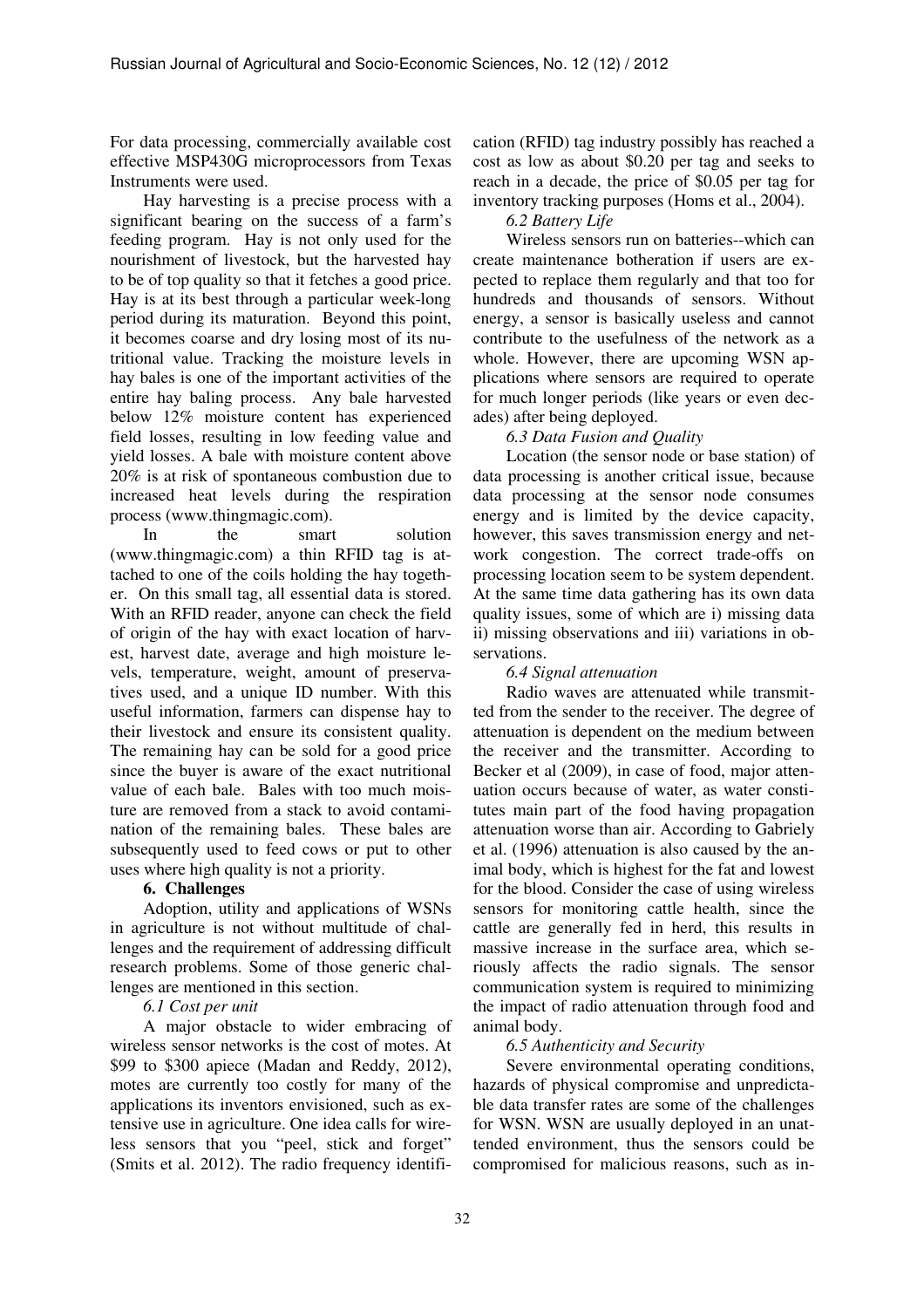tentional falsification of sensor data (Yu et al., 2010). In such a case, garbage in would obviously result in garbage out. The traditional solutions of data authenticity, confidentiality are there, however due to the resource constraints of the sensors, the existing protocols cannot be used for WSN. There are other constraints and obstacles too that need be resolved while designing a security protocol for WSNs. Some of these constraints being limited memory, storage and processing capabilities; these limitations differentiate WSN security architecture design requirements from traditional network design requirements.

# *6.6 Operating Systems*

TinyOS (www.tinyos.net) is event-driven operating system which is assumed to perform better under constrained environments. Yet such OS lack some system utilities resulting in imposition of their own constraints. Nevertheless, thread-driven systems such as MOS (Bhatti et al., 2005) provide high concurrency with preemption, allowing their use in real-time applications. Research has shown the ability of thread-driven systems to outperform event-driven systems. Yet, in some cases such as high system load, the threaddriven approach usually consumes more energy. Designers therefore have to prioritize or establish a trade-off between energy consumption and high concurrency.

# **7. Future Directions**

#### *7.1 Increasing Battery Life to Decades*

The biggest problem faced by WSN is energy. When a sensor is drained of energy, it can no longer accomplish its role unless the source of energy is replenished. Therefore, it is normally accepted that a wireless sensor dies when its battery runs out. Even when not in use, portable energy sources like batteries will experience current leakages that ultimately drain the resource; furthermore, any defects in the packaging due to long term wear and tear can result in environmental issues (Seah et al., 2009. Therefore, it is urgently needed to increase the battery life or decrease its discharge rate. One possible solution being pursued is energy harvesting. "Energy harvesters" are small devices which take ambient energy and convert that into electrical energy to power the wireless sensor. The aim is 20 year lifetime or more. Photo-voltaics are most commonly used, but there is work underway on other types of energy harvesters too, such as piezoelectrics (harvesting energy from vibrations),

electrodynamics (similar to bicycle dynamo), thermo-electrics (harvesting energy from a heat gradient) and more (Raghi et al. 2011). However, these are not the major sources for harvesting energy in a typical agriculture environment.

# *7.2 Reducing Amount of Data Transmitted*

With hundreds and thousands of sensors deployed, collecting and transmitting data several times a day could quickly overwhelm a system. Therefore, ways and means need to be developed in order to avoid getting drowned in data while starving for information. One way of managing the flood of data is to work on the most relevant data. For example, the traditional humidity sensors utilized in agriculture have a downside that they acquire a large amount of data which is to be processed or transmitted. Whereas the intelligent sensor by Shinghal et al. (2011) uses a traditional sensor and an embedded processor that processes the acquired data using algorithms to reduce the amount of data collected. Subsequently only relevant information is extracted and then presented in a format minimizing post-processing latency. Thus the intelligent humidity sensor reduces the amount of data processed by 50% (depending upon humidity changes) and thereby reduces the power consumption. Similar work is needed for other sensors too.

# *7.3 Developing Distributed Algorithms*

A WSN is a form of distributed system, where individual sensor nodes cooperate to ensure the network as a whole meets specific application requirements. The a-priori knowledge of a node is only about its own state. In order to know about other nodes in the network, a node has to talk to its neighbors. According to Laube and Duckham (2009), by collaboration of the nodes, global operations such as (multi-hop) routing or global knowledge discovery can be achieved. Since these activities are distributed among the nodes, we need distributed algorithms (Peleg, 1987). Distributed algorithms raise many interesting research questions (Wattenhofer, 2006). Some of the questions needing exploration are: What can be achieved in a distributed fashion, and what not? How effective is a distributed algorithm compared to a corresponding global algorithm? For mobile sensors, such as used in cattle net, when the cattle move apart, there are additional challenges of overall degradation of signal quality and oscillation of the communication throughput. These critical limitations need to be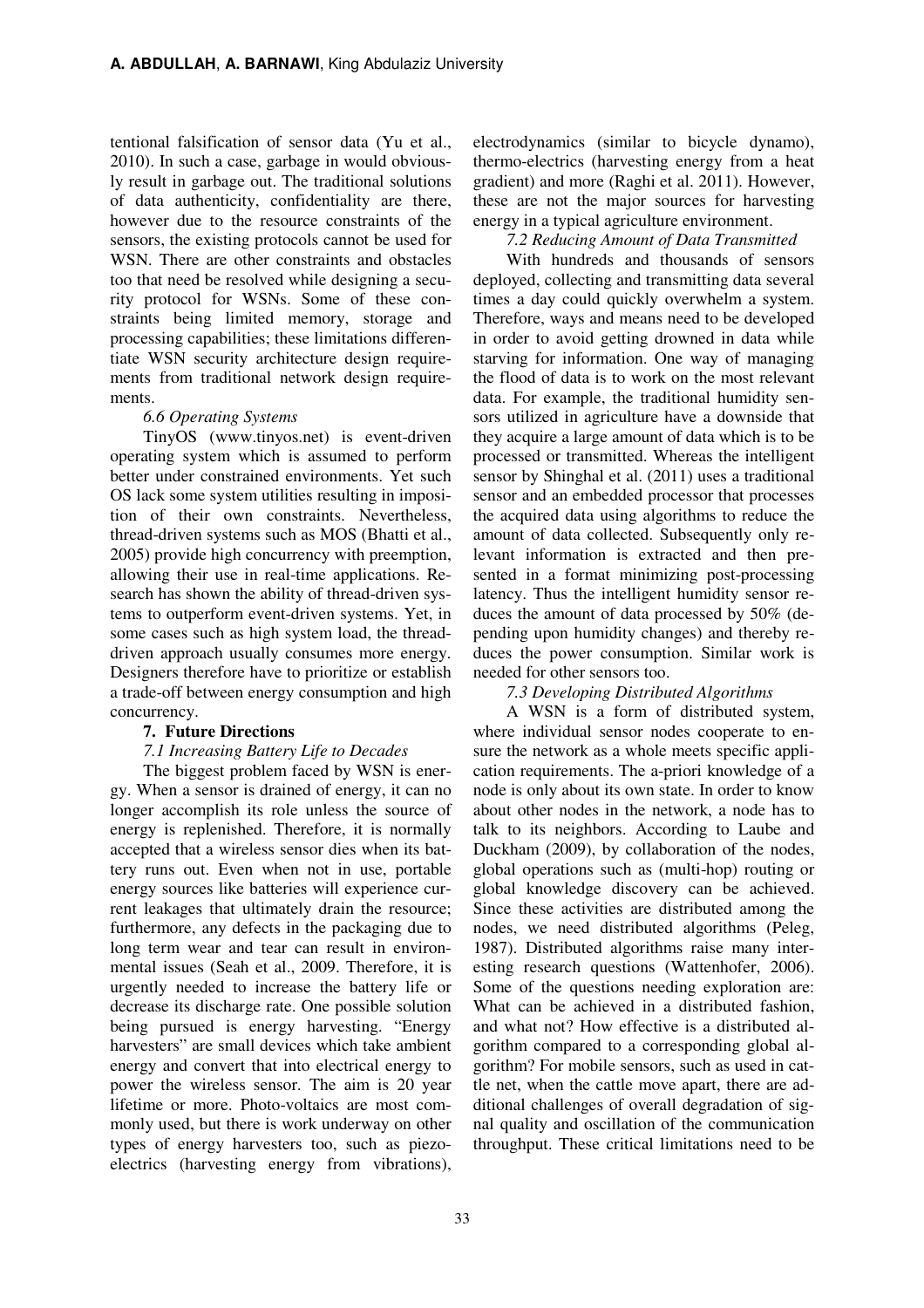considered while developing distributed algorithms for mobile sensors for cattle.

# **Conclusions**

Wireless Sensor Networks (WSN) is an application rich domain with more applications on the horizon. In view of the challenges of agriculture such as data collection, monitoring, actuation, large area and harsh environment make WSN a platform of choice. Because of the diver-

sity of the domain of agriculture and WSN, we have endeavored to cover some of the recent applications of WSN and classify sensors and their applications for 13 traditional types of agriculture. Based on this analysis we identify the type of agriculture most suited for WSN i.e. Mediterranean Agriculture and presented recent applications of WSNs suitable for Mediterranean Agriculture.

#### **REFERENCES**

- A. Bouchama and J. P. Knochel. 2002. Heat stroke. New England J. Medicine 346, 1978.
- Animal Agriculture in the World. 2009. Agripedia. University of Kentucky's College of Agriculture http://www.ca.uky.edu/agripedia/agmania /IAS/ASC106/TYPEGRAI.asp
- Anonymous, Animal Health: Automatic ID and Cow Temperature Monitoring http://www.phaseivengr.com/p4main/Solu tions/WirelessSensingSolutionsInDepth/A nimalHealthandIdentification.aspx

Anonymous, www.lucerogeography.com

- Argaud, L., Ferry, T., Le, Q. H., Marfisi, A., Ciorba, D., Achache, P. Ducluzeau, and D. Robert. 2007. Short-and long-term outcomes of heatstroke following the 2003 heat wave in Lyon, France. Archives of internal medicine, 167(20), pp. 2177- 2183.
- Augmented Data. 2010. Economist. http://www.economist.com/node/1738839 2
- Becker, M., Yuan, S., Jedermann, R., Timm-Giel, A., Lang, W., & Görg, C. 2009. Challenges of applying wireless sensor networks in logistics. Proc. CEWIT 2009. Wireless and IT Driving Healthcare, Energy and Infrastructure Transformation.
- Bruinsma, J. 2009. The resource outlook to 2050: By how much do land, water and crop yields need to increase by 2050? Paper presented at the FAO Expert Meeting, June 24–26, 2009, Rome, on "How to Feed the World in 2050". Rome: Food and Agriculture Organization of the United Nations, Economic and Social Development Department.
- Burney, J. A., Davis, S. J., & Lobell, D. B. 2010. Greenhouse gas mitigation by agri-

cultural intensification. Proceedings of the national Academy of Sciences, 107(26), pp. 12052-12057.

- Butler, Z., Corke, P., Peterson, R., & Rus, D. 2004. Virtual fences for controlling cows. In Robotics and Automation, 2004. Proceedings. ICRA'04. 2004 IEEE International Conference on (Vol. 5, pp. 4429- 4436). IEEE.
- By the Editors of Technology Review. 2003. 10 Emerging Technologies that Will Change the World. Technology Review Magazine (MIT) http://www2.technologyreview.com/featur ed-story/401775/10-emergingtechnologies-that-will-change-the/2/
- C. Park and P. H. Chou. 2006. Eco: Ultrawearable and expandable wireless sensor platform. In International Workshop on Wearable and Implantable Body Sensor Networks (BSN'06), pp. 162–165.
- Chaudhary, D. D., Nayse, S. P., & Waghmare, L. M. 2011. Application of wireless sensor networks for greenhouse parameter control in precision agriculture. International Journal of Wireless & Mobile Networks (IJWMN) Vol, 3(1), pp. 140-149.
- Chien, T. V., Chan, H. N., & Huu, T. N. 2011. A Comparative Study on Hardware Platforms for Wireless Sensor Networks. International Journal on Advanced Science, Engineering and Information Technology, 2(1), pp. 70-74.
- FAO Report. 2011. Strengthening Capacity for Climate Change Adaptation in Agriculture: Experience and Lessons from Lesotho.
- Fischer, G., Shah, M., & Harrij "van" Velthuizen. 2002. Climate change and agricultural vulnerability. IIASA, International Institute for Applied Systems Analysis.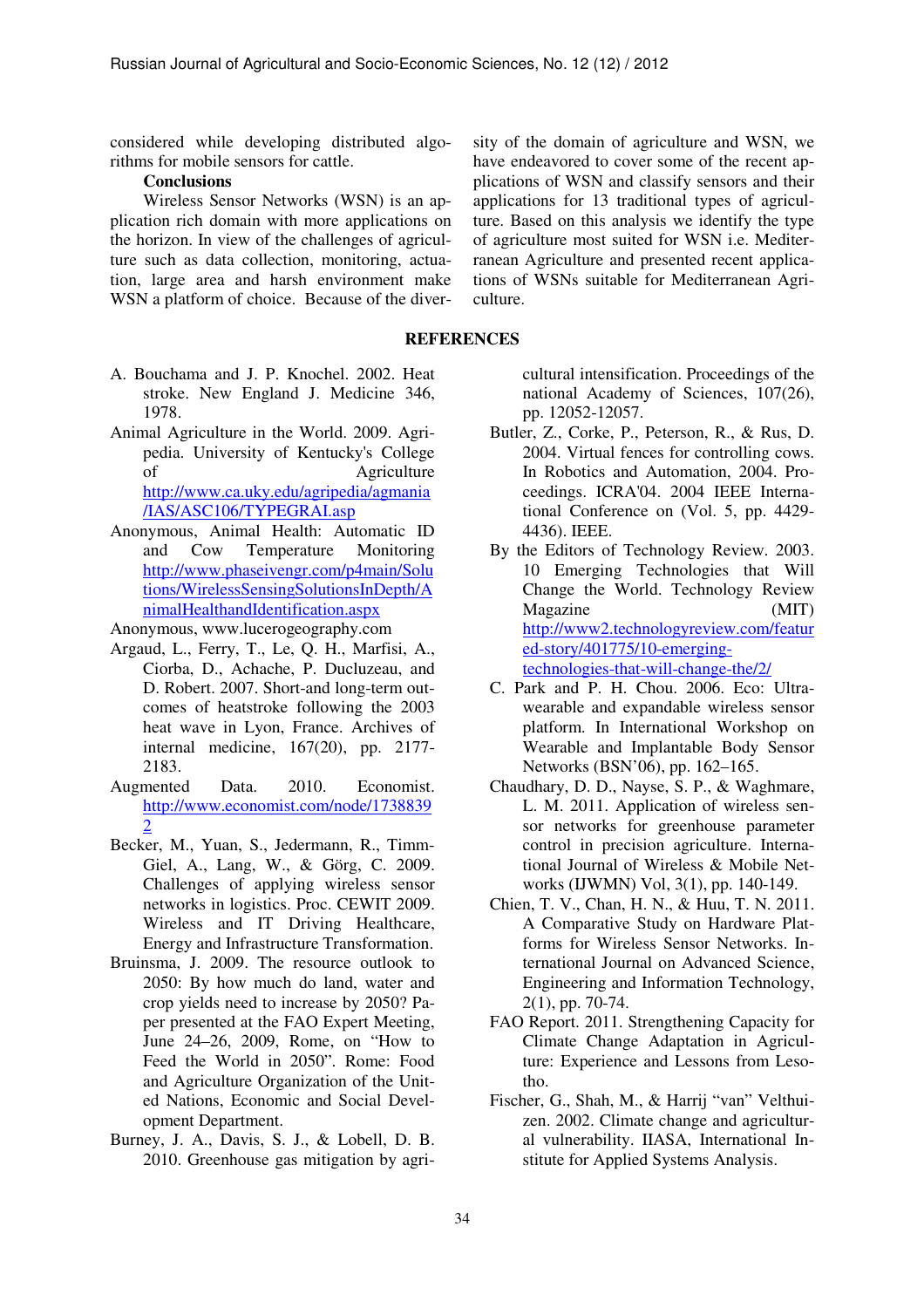- Gabriel, S., Lau, R. W., & Gabriel, C. 1999. The dielectric properties of biological tissues: III. Parametric models for the dielectric spectrum of tissues. Physics in medicine and biology, 41(11), 2271.
- Homs, C., Metcalfe, D., & Takahashi, S. 2004. Exposing the myth of the 5-cent RFID tag. Forrester Research, Inc., Cambridge, MA.
- Ji-woong Lee, J. W. L., Changsun Shin, C. S., & Hyun Yoe, H. Y. 2010. An Implementation of Paprika Green house System Using Wireless Sensor Networks. International Journal of Smart Home, 4(3), pp. 57-68.
- Ken Lynch. 2010. Improving Farming with RFID. http://rfid.thingmagic.com/rfidblog/bid/35678/Improving-Farming-with-RFID
- Kriz, K., Kraft, L., Krook, M., & Kriz, D. 2002. Amperometric determination of L-Lactate based on entrapment of lactate oxidase on a transducer surface with a semi-permeable membrane using a sire technology based biosensor. Application: Tomato paste and baby food. Journal of agricultural and food chemistry, 50(12), pp. 3419-3424.
- Lee, C., Prayaga, K. C., Fisher, A. D., & Henshall, J. M. 2008. Behavioral aspects of electronic bull separation and mate allocation in multiple-sire mating paddocks. Journal of animal science, 86(7), pp. 1690-1696.
- Lloret, J., Bosch, I., Sendra, S., & Serrano, A. 2011. A wireless sensor network for vineyard monitoring that uses image processing. Sensors, 11(6), pp. 6165- 6196.
- M. Radenkovic and B. Wietrzyk. 2006. Wireless Mobile Ad-Hoc Sensor Networks for Very Large Scale Cattle Monitoring. Proc. 6th Int'l Workshop Applications and Services in Wireless Networks (ASWN 06), pp. 47–58.
- Mark Tercek. 2012. Feeding the World Through Smarter Agriculture http://www.huffingtonpost.com/marktercek/world-hunger\_b\_1459961.html
- Meratnia, N., Van der Zwaag, B. J., Van Dijk, H. W., Bijwaard, D. J., & Havinga, P. J. 2010. Sensor networks in the low lands. Sensors, 10(9), pp. 8504-8525.
- Miskowicz, M. (2005, September). Sampling of signals in energy domain. In Emerging Technologies and Factory Automation, 2005. ETFA 2005. 10th IEEE Conference on (Vol. 1, pp. 4-pp). IEEE.
- Myers, J. R., & Hendricks, K. J. 2001. Injuries among youth on farms in the United States, 1998. Department of Health and Human Services, Centers for Disease Control and Prevention, National Institute for Occupational Safety and Health.
- Park, D. H., & Park, J. W. 2011. Wireless sensor network-based greenhouse environment monitoring and automatic control system for dew condensation prevention. Sensors, 11(4), pp. 3640-3651.
- Patrick Laube and Matt Duckham. 2009. Decentralized spatial data mining for geosensor networks, In Miller, H.J., Han, J., Eds., Geographic Data Mining and Knowledge Discovery, 2nd, CRC Press, London, pp. 409-430
- Pawlowski, A., Guzman, J. L., Rodríguez, F., Berenguel, M., Sánchez, J., & Dormido, S. 2010. Study of event-based sampling techniques and their influence on greenhouse climate control with Wireless Sensors Network. Factory Automation, Javier Silvestre-Blanes (Ed.), ISBN: 978-953- 307-024-7, InTech, http://www.intechopen.com.
- Peleg, D. 1987. Distributed computing: a locality-sensitive approach (Vol. 5). Society for Industrial Mathematics.
- Raghu Das, "Wireless Sensor Networks: The Challenges and Opportunities", http://www.mpdigest.com/issue/Articles/2 011/sept/idtech/Default.asp
- Rajender Thusu. 2010. Wireless Sensor Use Is Expanding in Industrial Applications. http://www.sensorsmag.com/networkingcommunications/wireless-sensor/wirelesssensor-use-is-expanding-industrialapplications-7212
- Rana, J. S., Jindal, J., Beniwal, V., & Chhokar, V. 2010. Utility biosensors for applications in agriculture – A Review. Journal of American Science, 6(9), pp. 353-375.
- S. Bhatti, J. Carlson, H. Dai, J. Deng, J. Rose, A. Sheth. B. Shucker, C. Gruenwald, A. Torgerson, and R. Han. 2005. MOS: An Embedded Multithreaded Operating System for Wireless Micro Sensor Platforms,